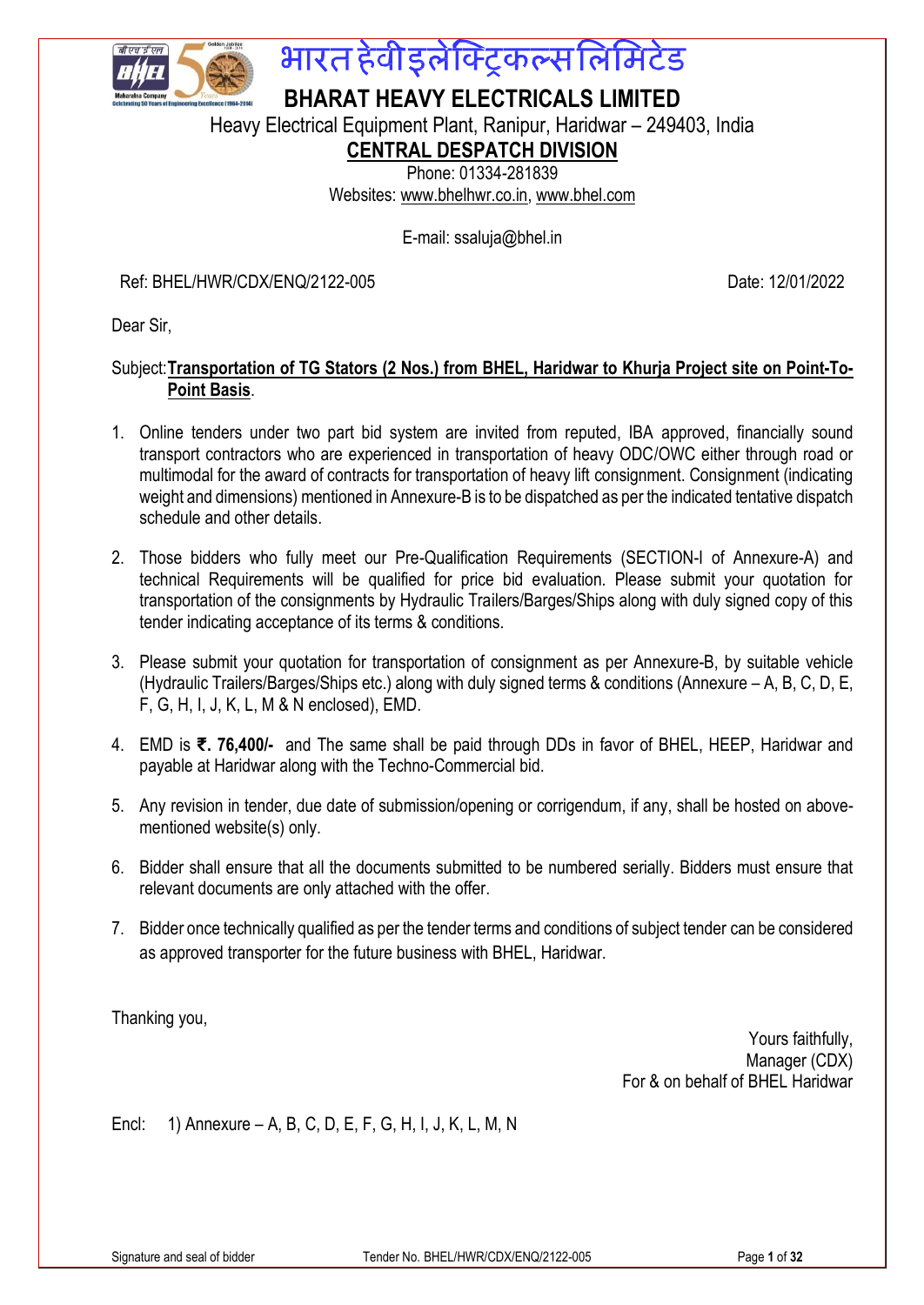### **TERMS & CONDITIONS**

**Quotations are invited from bidders for transportation of TG Stators (2 Nos.) from BHEL, Haridwar to Khurja Project.**

**A Bidder can only quote either for road or multimodal transportation based on his assessment and route survey for safe transportation of the consignment using configuration and combination of axle/equipment of their preference. Bidders submitting offer for both the options (Road as well as Multi Modal) will be disqualified. The option i.e. road or multimodal once selected during bidding cannot be altered during the execution of contract.**

**The term 'Bidder' will include a standalone bidder or lead bidder with a pre-bid tie up with other agencies, herein after referred to as 'Associates', for the purpose of pooling of resources and/or pooling of prior experience of similar work. In the event of pre-bid tie up, the bidder shall furnish the pre-bid tie up agreement as per the given format (Annexure-I). However, in case of any pre-bid tie up, as far as BHEL is concerned, the lead bidder will be responsible and accountable to fulfill all contractual obligations required under this tender irrespective of the fact whether the particular activity on which such responsibility is to be fixed is executed by the lead bidder or by his associate.**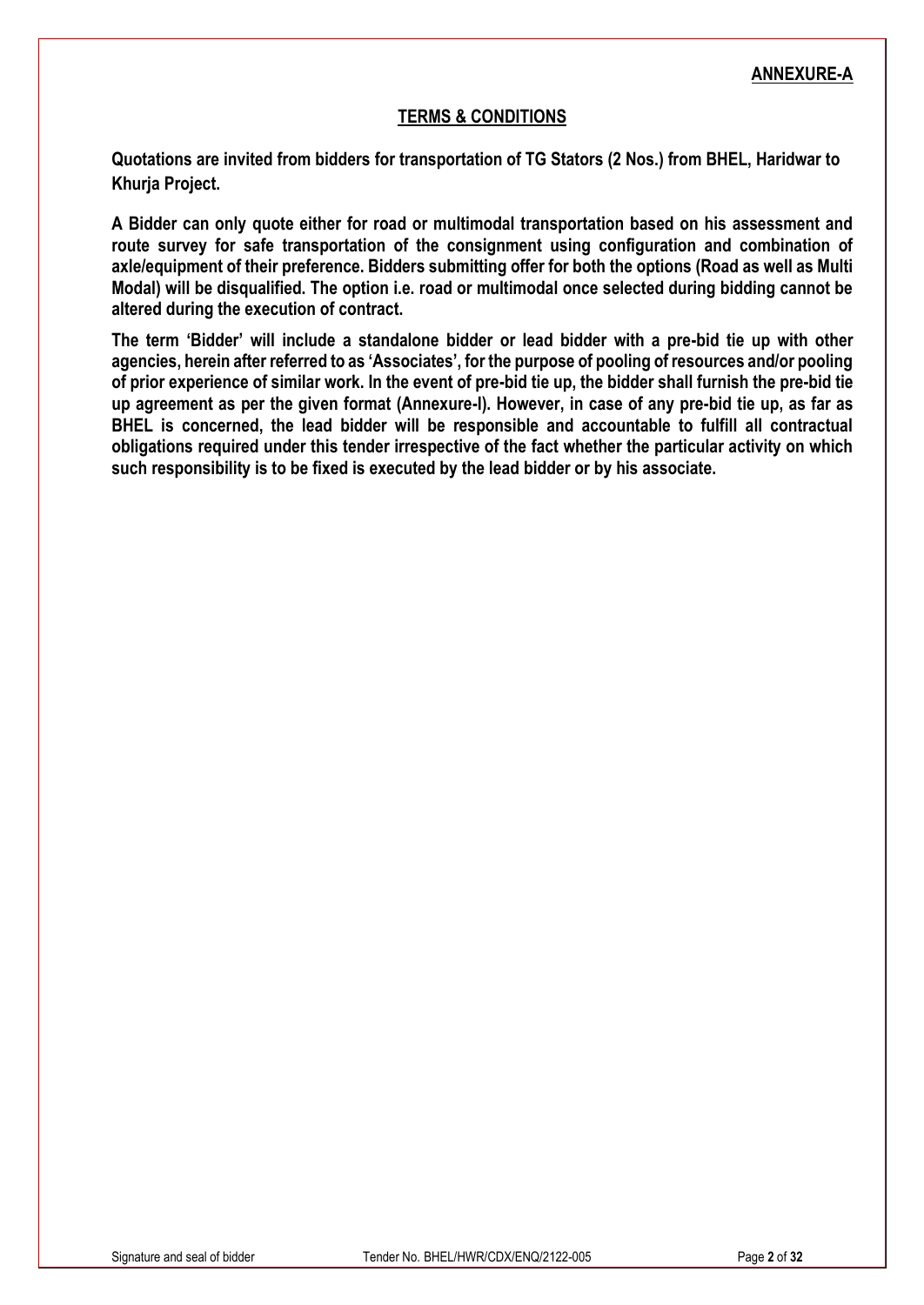# **Section-1**

# 1. **Pre-qualification requirements:**

1.1) The Bidder alone or jointly with his associate should own minimum of 48 No's of Hydraulic axles registered with capacity of 18 MT or more per axle. Out of these 48 axles minimum 24 axles should be owned by Bidder alone.

| S. No. | Documents                                                               | Submitted(Y/N) |
|--------|-------------------------------------------------------------------------|----------------|
|        | List of Hydraulic Axles (As per Annexure-H)                             |                |
| 2      | <b>Notarized Copies of Registration Certificate (RC)</b>                |                |
| 3      | <b>Notarized Copies valid insurance policy</b>                          |                |
| 4      | Notarized Copies of valid Fitness Certificate                           |                |
| 5.     | Notarized copy of Original Equipment Manufacturer (OEM)/Notarized       |                |
|        | Copies of Gazette Notification mentioning the load carrying capacity of |                |
|        | the quoted hydraulic axles.                                             |                |

1.2) The Bidder / alone or jointly with his associate should own at least four Prime movers of more than 350 HP. Out of these four prime movers minimum 1 prime mover should be of capacity more than 480 HP. The Bidder should own at least one 480 HP prime mover.

| S. No. | Documents                                                | Submitted(Y/N) |
|--------|----------------------------------------------------------|----------------|
|        | List of prime movers (As per Annexure-G)                 |                |
|        | <b>Notarized Copies of Registration Certificate (RC)</b> |                |
|        | <b>Notarized Copies valid insurance policy</b>           |                |
|        | Notarized Copies of valid Fitness Certificate            |                |

1.3) **Applicable only if opting for part / full road Transportation through Girder Bridge In addition to fulfilling the PQR criteria mentioned at 1. (i) and 1. (ii) above,** The Bidder alone or jointly with his Associate should own or have leasing/hiring contract (and produce documentary evidence for the same) for at least one Girder Bridge of suitable capacity.

| S. No. | Documents                                                                                                                          | Submitted(Y/N) |
|--------|------------------------------------------------------------------------------------------------------------------------------------|----------------|
|        | Documents evidencing ownership/leasing/hiring for at least one Girder                                                              |                |
|        | Bridge.                                                                                                                            |                |
| 2      | Drawing & OEM certificate mentioning capacity of the bridge and<br>document evidencing load test of Girder Bridge with correlating |                |
|        | ownership identification serial no. of the girder bridge.                                                                          |                |

Note: The bidder has to give an undertaking as per **Annexure-D** that they will be able to place suitable number of axles & pullers of required capacity to lift the consignments within the notice period. Ownership of axles/pullers/Girder Bridge should be either in the name of proprietor, partner or director of sole proprietorship, partnership, company respectively.

The fitness certificates of axles, prime movers, barge etc. deployed by the successful bidder should be valid/kept validated during the entire execution period i.e. delivery period quoted plus 2 months' grace period to cover any delay.

Note: If a bidder is opting for transportation through multimodal/marine mode using vessel/ship/barge, the bidder shall have to give an undertaking (in addition to documents mentioned against point i to vii) that they will be able to place suitable vessel/ship/barge of required capacity to lift and transport the consignments within the notice period. At the time of execution of work, the transporter shall furnish before loading the supporting documents to the satisfaction of BHEL/Underwriter of BHEL regarding the capability & suitability of the vessel/ship/barge and for fulfilling the statutory requirements.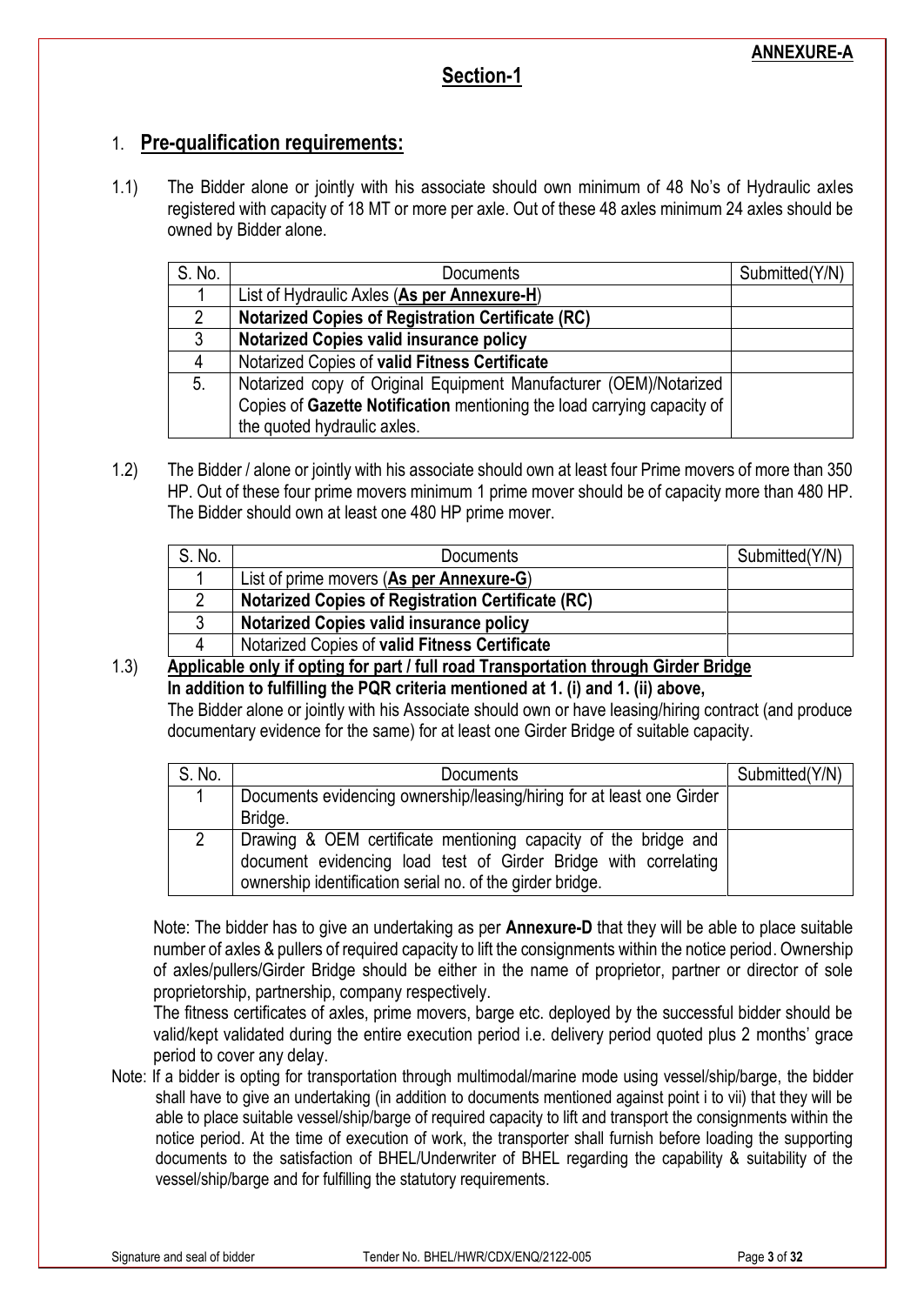# 1.4) **EXPIERENCE**

### 1.4 (i) For bidders offering transportation by road only -

Bidder alone (excluding any Associates) should have successfully transported minimum 1 heavy lift single piece consignment not less than 250 MT in INDIA by road of min. road distance of at least 200 kilometers during last seven years ending last day of month previous to the one in which applications are invited.

| S. No. | Documents                                                                                                                                                                                                                    | Submitted(Y/N) |
|--------|------------------------------------------------------------------------------------------------------------------------------------------------------------------------------------------------------------------------------|----------------|
|        | Copies of Award of work OR Contract agreement                                                                                                                                                                                |                |
| 2      | Work Completion Certificate issued by Customer in the name of Bidder<br>OR GR-LR copies issued by the Bidder (duly acknowledged by<br>customer) indicating consignment weight, origin and destination of the<br>consignment. |                |
| 3      | Customer name with address, e-mail and phone number of the<br>concerned official for our reference.                                                                                                                          |                |

### 1.4 (ii) For bidders opting for Multimodal Mode of Transportation

**In addition to experience required at 1.4 (i) above, bidder alone or his associate should have also jointly or severally transported 1 heavy lift single piece consignment not less than 250 MT by marine transportation in India successfully during last seven years ending last day of month previous to the one in which applications are invited.**

| S. No.       | Documents                                                             | Submitted(Y/N) |
|--------------|-----------------------------------------------------------------------|----------------|
|              | Copies of Work order OR Contract agreement in the name of bidder      |                |
|              | and/or consortium partner indicating consignment weight, origin and   |                |
|              | destination of the consignment.                                       |                |
| $\mathbf{2}$ | Work Completion Certificate in the name of bidder or associate        |                |
|              | partner.                                                              |                |
| 3            | Cargo manifest/ blue boat note/ bill of coastal goods/ Port clearance |                |
|              | indicating consignment weight, port of loading and port of discharge. |                |
| 4            | Approved Sea Towing plan.                                             |                |
| 5            | Customer name with address, e-mail and telephone number of the        |                |
|              | concerned official for our reference.                                 |                |
|              | Notarized Pre-bid tie up Agreement as per Annexure-I (if applicable)  |                |

1.5) **Annual turnover:** The average annual turnover of the bidder should be at least Rs. 5 (Five) Crores in each of the last three financial years i.e. 2018-19, 2019-20 & 2020-21 and Bidder should possess positive **net worth** as on last date of previous financial year (31.03.2021).

| S. No. | Documents                                                                                                                                                                                                                                                                                                                                                                                                       | Submitted(Y/N) |
|--------|-----------------------------------------------------------------------------------------------------------------------------------------------------------------------------------------------------------------------------------------------------------------------------------------------------------------------------------------------------------------------------------------------------------------|----------------|
|        | Duly certified copies of Balance Sheet and Trading/Profit & Loss Account<br>Audited by Chartered Accountant for last three financial years (FY 2018-19,<br>2019-20 & 2020-21). In case audited balance sheet is not available due to<br>turnover being less than statutory requirement of audit, bidder should furnish<br>self-certified copies (Reconcile with ITR) of Balance Sheet, Profit & Loss<br>account |                |
| 2      | ITR (Income Tax Returns) for the last three financial years (FY 2018-19,<br>2019-20 & 2020-21) to be submitted.                                                                                                                                                                                                                                                                                                 |                |
| 3      | Separate sheet to be enclosed for last three financial years (FY 2018-<br>19, 2019-20 & 2020-21) as per the appended table or in each of the<br>year after incorporation of the company (whichever is less), duly<br>certified by Charted Accountant/Self (if audit not required).                                                                                                                              |                |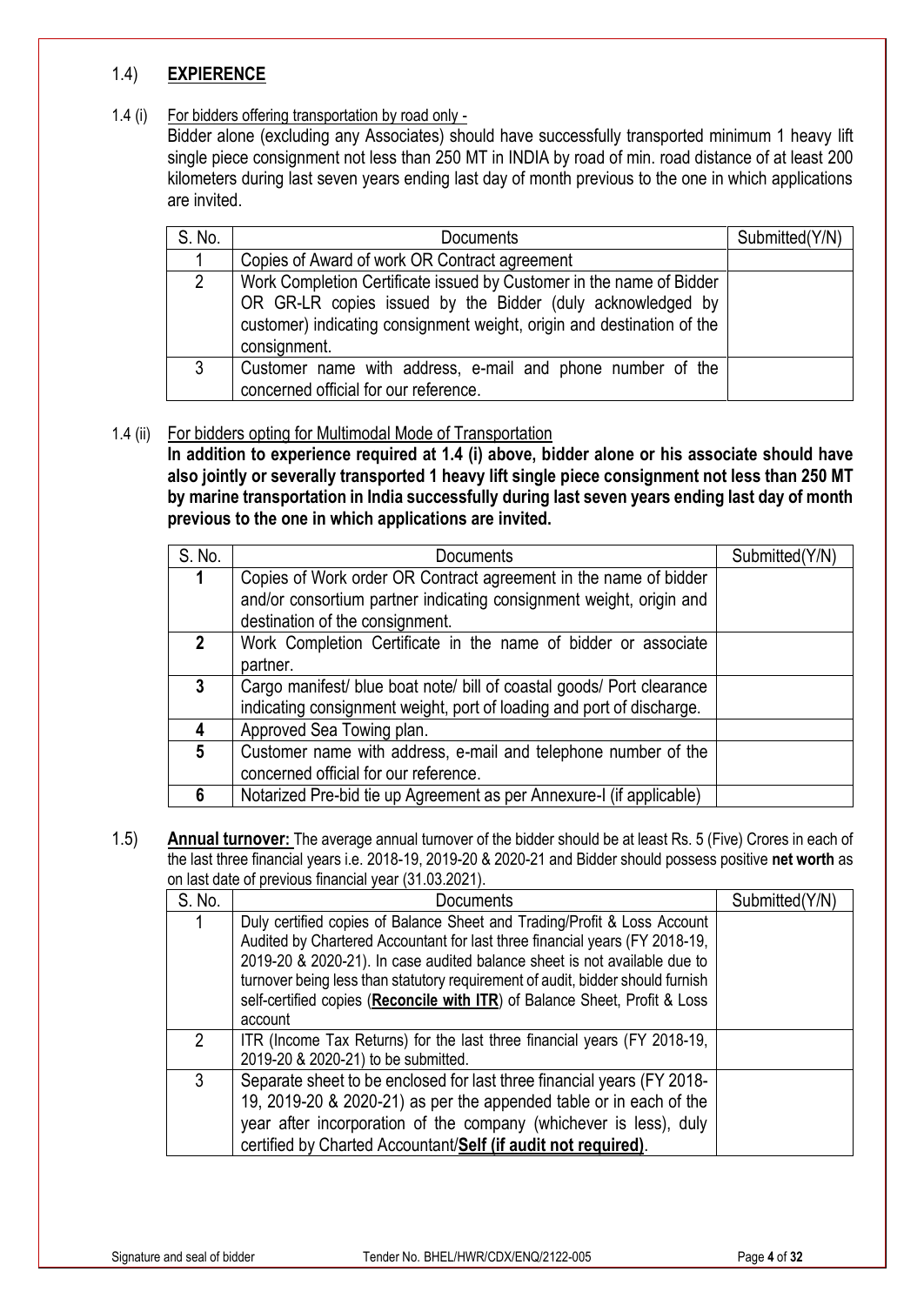Appended table

| Years   | <b>Annual Turnover</b> |
|---------|------------------------|
| 2018-19 |                        |
| 2019-20 |                        |
| 2020-21 |                        |

### **SECTION-II**

- 2. The bids shall be submitted in two parts: (a) Techno-Commercial bid (part-I) and (b) Price bid (part-II).
- 3. The Techno-Commercial bid cover shall be submitted online and super scribed with "**TECHNO COMMERCIAL BID FOR TRANSPORTATION OF TG STATORS (2 Nos.) FROM BHEL Haridwar to Khurja Project : Tender Ref. BHEL/HWR/CDX/ENQ/2122-005**" and shall contain following **mandatory requirements**:
	- a) Confirmation of meeting Pre-Qualification Requirements by enclosing, duly filled in section-1 of terms and conditions.
	- b) All the supporting documents for Pre-Qualification requirements mentioned in SECTION-I of Annexure-A as above (No originals to be enclosed).
	- c) Duly signed & stamped copy of **tender document** and other enclosures i.e. all pages of their offer. (i) DD / PAY ORDER/Banker's Cheque towards **EMD** of **₹**76,400**/-.**
	- (d) **Route details -** Duly filled, signed & stamped as per format prescribed in Annexure-L.
	- (e) **Transit time in days**  Duly filled, signed & stamped as per format prescribed in Annexure-M.
	- (f) **Un priced** price bid (Annexure-C).
	- (g) Duly signed & stamped **Annexure-D on your letter head**.
	- (h) Duly filled signed & Stamped Annexure-N.
	- (i) Proof for evidencing the authority of person signing the quotation. (Relevant extracts of AOA and/or MOA and /or copies of Board Resolution, Notarized copy of Power of Attorney/Partnership Deed etc. as applicable).

**Technical bid without any of the above documents is liable to be rejected. However, bidder not submitting inputs against c.(i) and (e) above i.e. EMD and Transit Time (as per Annexure-M) along with Techno-commercial bid shall be disqualified. Late submission of EMD and Transit time shall not be entertained.**

**During evaluation of offers first Pre-Qualification Requirements(PQR) would be checked. In case, it is accepted by BHEL, then further scrutiny will be done and the case will be processed. In case PQR is rejected by BHEL, the technical offer will not be evaluated and the offer will be rejected.**

**Transportation or any other charges shall NOT be mentioned anywhere in the Techno- Commercial Bid**. Price bid copy submitted with the technical bid should be a CANCELLED copy of the BLANK price bid only to confirm that the quote submitted by the bidder is as per the format of this NIT without any deviation and/or qualification.

4. **IBA RECOMMENDATION**: Bidder should have an IBA recommendation valid on the date of opening of techno-commercial bid and shall also ensure that the same is valid throughout the currency of the contract.

Documents to be submitted: Notarized copy of IBA recommendation.

5. The bidder should be an Indian entity registered in India under Companies Act/Partnership Act/Proprietorship Act etc. for last three years. In case of consortium, all the associates should be Indian entity registered in India under Companies Act/ Partnership Act/Proprietorship Act for last three years.

Documents to be submitted for bidder & associates: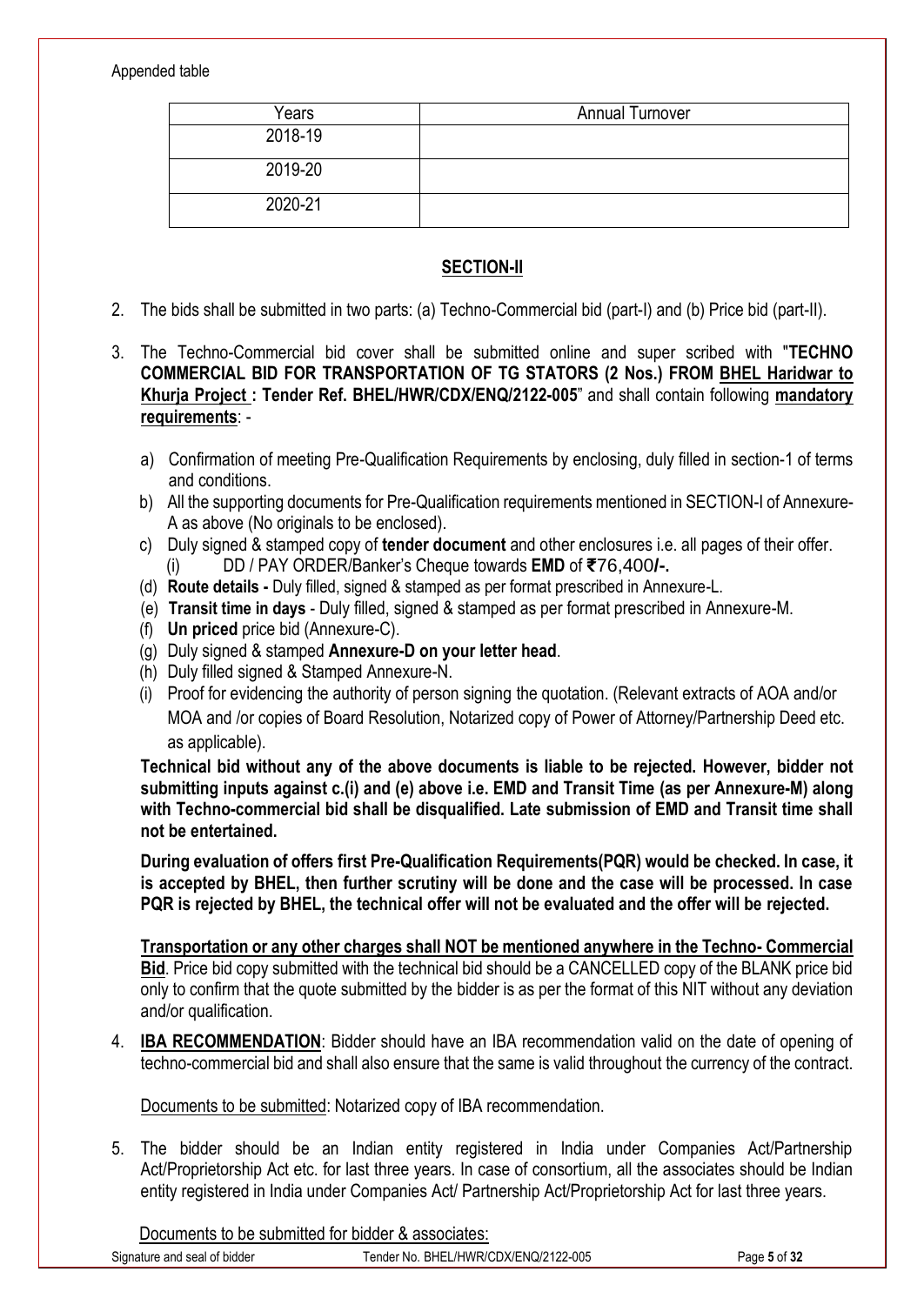(i) Document evidencing registration of the entity/entities.

(ii) PAN Card

(iii) GST Registration No.

- 6. **GROUP CONCERNS/AFFILIATES:** The bidder shall disclose/confirm the following:
- 6.1) Details of its Groups concerns or affiliates etc. who are also engaged in transportation business.
- 6.2) Details/particulars of Partners/Proprietors/Directors of bidder/such group concerns or affiliates etc. including details of DIN numbers (in case of Directors) and PAN number (in case of Partners/Proprietors) duly supported by self-attested copies of relevant documents.

# Documents to be submitted:

Bidder shall **submit an affidavit** on non-judicial stamp paper valued Rs.100/- (duly notarized) and certify that:

We (*Name & Address of bidder*) certify that:-

- We are not presently banned or black listed by any of the BHEL Units/Govt. of India. Also we are not presently put on hold or delisted by BHEL, Hardwar.
- We confirm that conditions given in the tender will only be applicable and any modification made thereon by the bidders will be ignored.
- We have/have no (**strike out whichever is applicable**) group concerns engaged in transportation business (If any please provide details).
- We confirm that none of our Group concerns or affiliates etc. appears on the list of banned firms/companies by BHEL (List available on [www.bhel.com\)](http://www.bhel.com/) nor any of the Director/Partner/Proprietor of bidder/such group concern or affiliate etc. are involved with such firm/company.
- We confirm that other than us (*Name of bidder*), none of our Group concerns or affiliates etc. are participating in the tender directly under same Proprietor/common Partner(s)/common Director(s).
- BHEL may reject the bid or in case the contract has been awarded, then terminate the contract apart from taking any other suitable action under the contract or applicable legal provisions or BHEL guidelines, without any liability for any compensation to us (*Name of bidder*) if,
	- o BHEL discovers at any time that any statement made by us in affidavit cum undertaking is false, fraudulent or
	- $\circ$  Any document submitted by us was fake or forged

Or if BHEL determines in its sole discretion that any statement was aimed at deliberately misleading BHEL with a view to ensure award of the subject contract to the bidder.

# 7. **In case of bidding through Pre-Bid Tie Up following points shall be complied:**

- b) Any Bidder can bid independently and also be associate to one or more bidders. In case of associate, bidder shall ensure to submit the Bank Guarantee/Security Deposit for 1 % of the contract value from their associate in addition to 5 % Bank Guarantee/Security Deposit to be submitted by bidder directly.
- c) Bidder should necessarily comply with criteria listed under serial number 4,5,6 & 1.5 and at least one criterion 1.4 of Section-I of Annexure-A.
- d) Associates chosen by Bidder should comply with criteria under serial number 5.

Documents to be submitted: **Notarized Pre-bid tie up Agreement** as per **Annexure-I.**

8. **BANKER'S CERTIFICATE**: Bankers Solvency Certificate/Undertaking is to be submitted for a minimum of Rs. 2 Crore. **(Certificate should be issued not more than six months before the date of enquiry).**

Documents to be submitted: Banker's Solvency certificate/Undertaking.

9. **The second cover shall contain duly filled price bid as per Annexure-C.** The rate quoted shall be firm during contract period. **Rates are to be quoted either for road transportation or Multimodal transportation** in line with option exercised in the Technical bid.

Price bid shall contain transportation cost as per attached prescribed format (**Annexure-C**) only.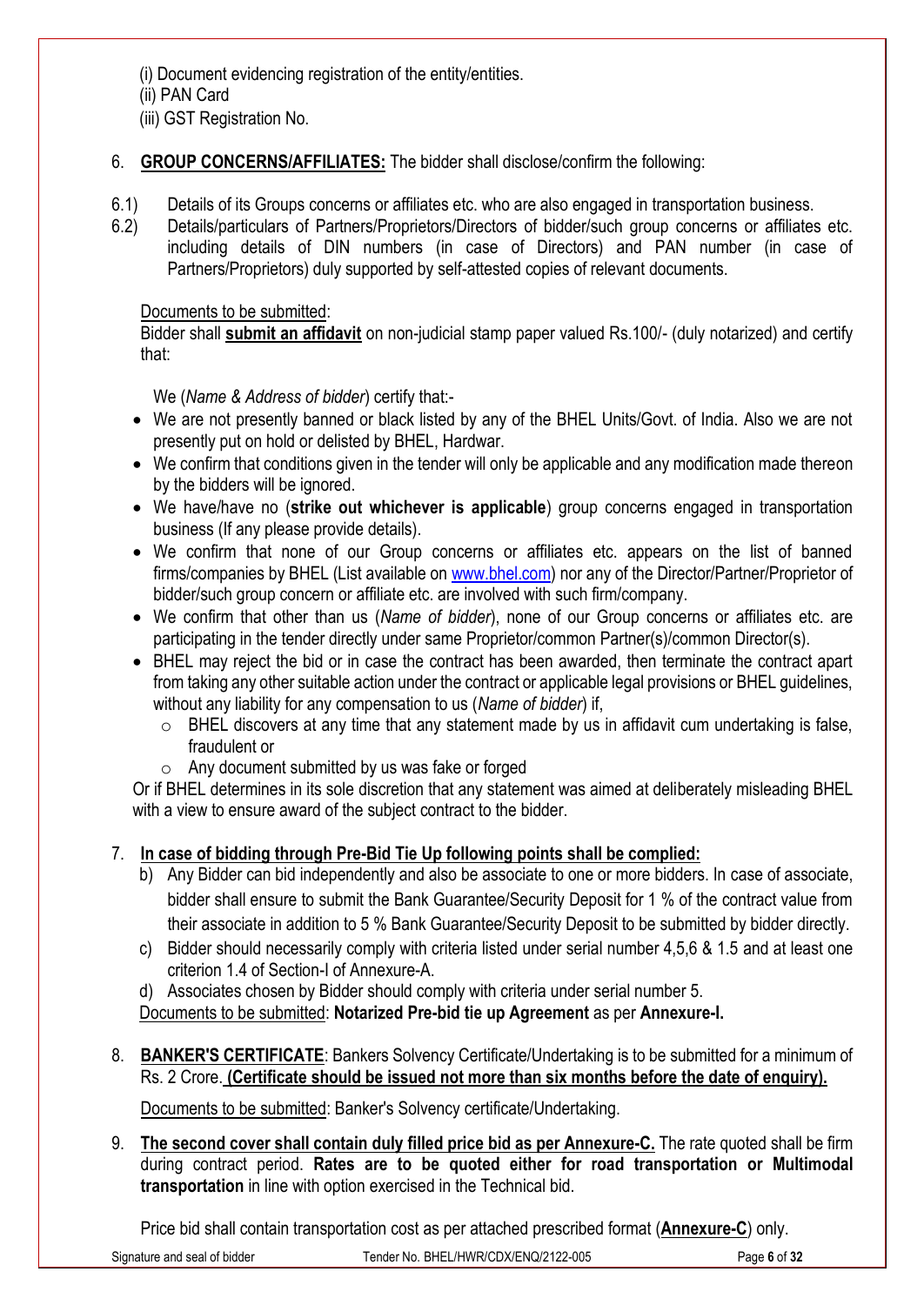Price bid cover shall super scribe with "**PRICE BID FOR TRANSPORTATION OF TG STATORS (2 Nos.) FROM BHEL, HARIDWAR TO KHURJA PROJECT SITE: Tender Ref. BHEL/HWR/CDX/ENQ/2122- 005**." and shall contain duly filled price bid format for as per Annexure-C (attached).

Any mentions like "actual" or "approximate" on any account or any other information in the price bid shall not be considered and the quotation is liable to be rejected. In case any other information other than cost of transportation is furnished in the price bid, information/deviation/condition etc. shall be ignored.

- **a. If any bidder submits a combined bid or gives the price in Techno-Commercial bid, his offer is liable to be rejected.**
- b. Bidders shall quote the rates in English Language and international numerals. The rates shall be entered in figures as well as in words. For the purpose of the tender, the metric system of units shall be used.
- c. All entries in the tender shall either be typed or be in ink. Erasers, cutting and overwriting are not permitted and may render such tender liable to summary rejection. The Bidder shall duly attest all cancellations and insertions.
- d. In case of discrepancy in quoted rates following will be applicable.
	- i. If there is an error in a total corresponding to the addition or subtraction of subtotals, the subtotals shall prevail and the total shall be corrected; accordingly, and,
	- ii. If there is a discrepancy between words and figures, the amount in words shall prevail, unless the amount expressed in words is related to an arithmetic error, in which case the amount in figures shall prevail subject of (i) and above.
- 10. Both the above two covers i.e. Part-1 technical bid and Part-2 Price bid shall be kept separately. The cover shall be super scribed with "**QUOTATION FOR TRANSPORTATION OF TG STATOR FROM BHEL Haridwar to Khurja Project site: Tender Ref. BHEL/HWR/CDX/ENQ/2122-005 Dated 12/01/2022 and Tender due date 02/02/2022.**

These covers i.e., (1) Techno-Commercial bid and (2) Price Bid shall be submitted online at **<https://eprocurebhel.co.in/nicgep/app> before 02/02/2022 by 1345 Hrs. Offers received after due date & time shall be considered late and will be rejected. BHEL shall not be responsible for any delay.**

- 11. The Techno-Commercial bid shall be opened at 1400 Hrs. on the same day. The price bid of Technically & Commercially accepted bidders shall be opened on a subsequent date which will be intimated to all qualified bidders.
- 12. **Earnest Money Deposit (EMD)**:- An amount of Rs.76,400/- (Rupees Seventy-Six Thousand and Four Hundred Only) shall be paid by bidders towards EMD in the form of -

(i) Electronic Fund Transfer credited in BHEL account (before tender opening) at the following address: Name: BHEL HEEP COLLECTION A/C Account No.10667995458 IFSC Code.SBIN0000586 Address: Ranipur Haridwar

Receipt of online transfer will be intimated to CDX department through e-mail at  $ukd@bbhel.in;$ viveksri[@bhel.in](mailto:viveksri@bhel.in)[; ssaluja@bhel.in](mailto:ssaluja@bhel.in) within 2 days and a copy of receipt will also to be attached with technicalbid of tender document.

(ii) Banker's cheque/ Pay order/ Demand draft, in favor of "BHEL, HEEP, Haridwar", payable at 'Haridwar' (along with offer) and the same shall be enclosed to the "Techno-Commercial bid".

- The quotations received without EMD will be rejected. Any request for adjustment of EMD from the amounts due from BHEL to the bidders shall not be accepted and the offer shall be rejected.
- EMD shall be exempted for MSE's (Micro & Small Enterprise), subject to production of statutory documents.
- The EMD of successful tenderer will be retained as part of Security Deposit and EMD in respect of unsuccessful bidder shall be refunded normally within fifteen days of the award of work.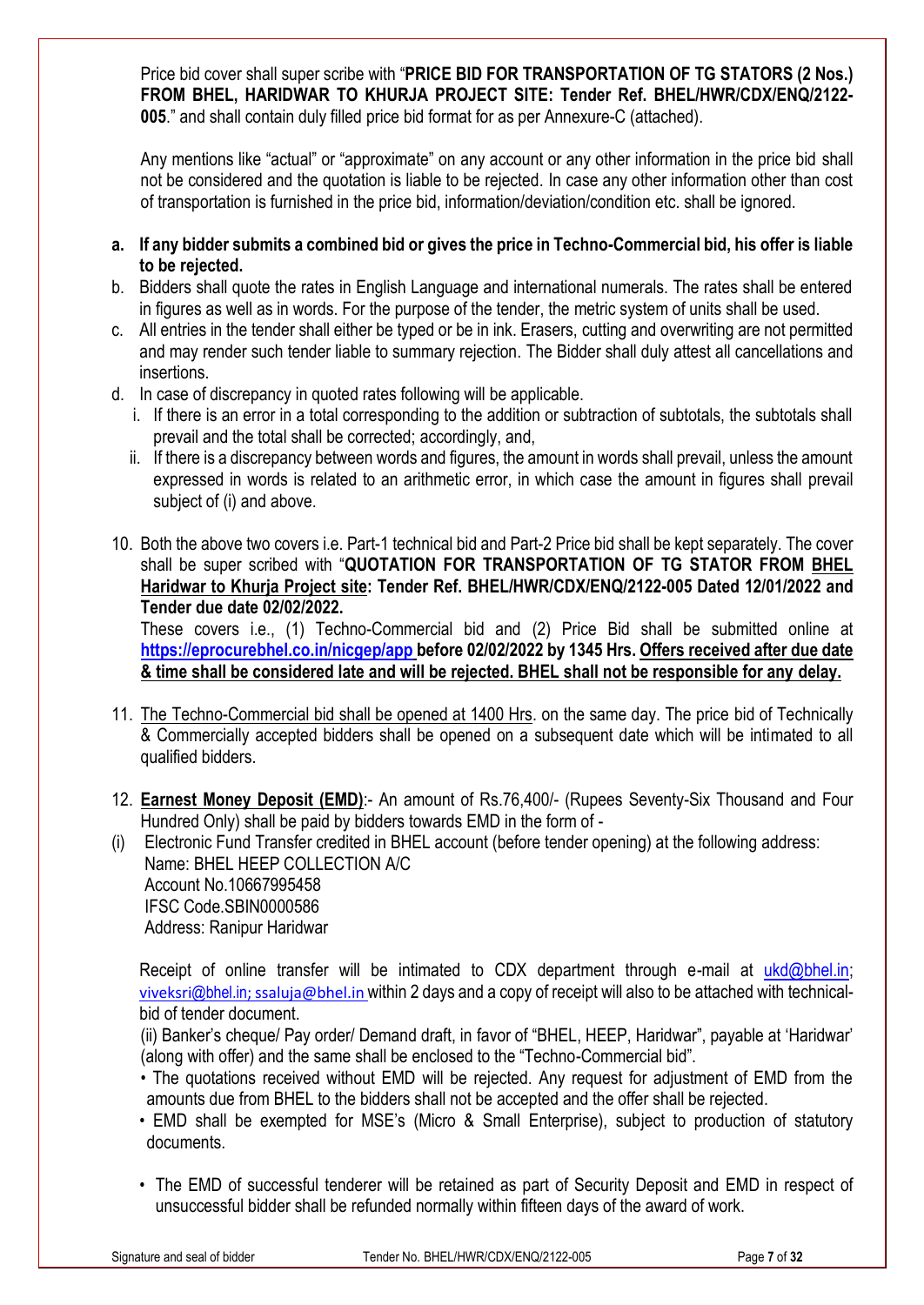### 13. **Earnest Money Deposit (EMD)** furnished by the bidder shall be forfeited if:

- i. After opening the tender, the bidder revokes his tender within the validity period or increases his earlier quoted rates.
- ii. **Failure to enter into agreement within a week of award of contract.**
- iii. **Failure to submit security deposit within 15 days from award of contract**.
- iv. If tender process is delayed/disrupted due to an act of bidder/deviations from BHEL terms & conditions etc.

# **Financial Terms & Conditions**

14. **PAYMENT**: Freight charges shall normally be paid to the contractor by Electronic Fund Transfer (EFT) within 30 days from the date of presentation of the bill in triplicate along with non-discrepant documents duly supported by the acknowledgment of the consignee on the GR/LR copy having delivered the consignment in good condition. Freight bills shall be submitted in Performa attached at Annexure-E.

There will be no payment due on this contract until the safe delivery of complete consignment at the destined project site. In case of any damage to consignment no payment will be admissible, irrespective of whether any insurance claim is realized or, not.

15. **Taxes and Duty**: The PAN Number & GST Number shall be pre-printed on the freight bill. GST as applicable shall be paid by BHEL. Input TAX credit would be available to BHEL. In the event of any disallowance of input credit or applicability of interest or any other financial liability arises on BHEL-Haridwar due to any default of bidder under GST, such implication shall be to Bidder's account.

The bidder to provide status under Goods and Service Tax, registered or un-registered. If Goods Transport Agency (GTA) is registered under GST, copy of GST registration to be provided along with technical bid.

The bidder shall clearly indicate Service Accounting Code (SAC Code), its description and applicable rate of GST in his technical bid.

As per Notification No. 20/2017-Central Tax (Rate) 22nd August, 2017, Goods Transport Agency is having option to opt either 5% GST rate without input tax credit to GTA, which shall be paid by Service Recipient under Reverse Charge Mechanism (RCM) or 12% GST rate with input tax credit to GTA payable under forward charge by GTA. The bidder shall clearly provide option opted and same shall be valid for the said financial year."

- 15.1) E-Invoicing under GST is being implementing w.e.f. 01.04.2021 for all the taxable persons having turnover more than Rs. 50 Cr. It has been specified by the Govt. that it is mandatory to mention a valid unique invoice reference no. (IRN) and QR code as generated from govt. portal on a tax invoice. Based on such information, GST ITC as claimed by BHEL in GST returns shall be matched with the corresponding details uploaded by supplier in E-Invoicing system.
- 15.2) In case the bidder delays or fails to provide all the documents as per the purchase order / work order at the time of submitting tax invoice to BHEL, any subsequent financial loss to BHEL on account of vendor/contractor shall be to bidder's account. BHEL has further right to take necessary steps to protect its interest at the time of release of payment. this further requires inclusion of IRN and QR code on tax invoice as announced by Govt. of India w.e.f. 01.04.2021.

# 16. **LATE PLACEMENT/ DEMURRAGES / PENALTY AND RECOVERIES**:

Vehicles (suitably fit for loading/transportation of consignment in all respects) as and when demanded will have to be placed by the bidder.

All vehicles are required to be placed within TEN days from the date on which vehicle are to be placed, except in exigencies where shorter duration could be inevitable.

All vehicles carrying materials to/from BHEL will be normally allowed to enter the Plant only between 7:30 AM to 14:30 hrs on all working days.

In case of late placement, late placement charges (Beyond free period of TEN days) for package to be lifted shall be as follows: -

|                              | Late placement charges in Rs. Per day |              |  |  |  |  |
|------------------------------|---------------------------------------|--------------|--|--|--|--|
|                              | $30.000/-$                            |              |  |  |  |  |
| Signature and seal of bidder | Tender No. BHEL/HWR/CDX/ENQ/2122-005  | Page 8 of 32 |  |  |  |  |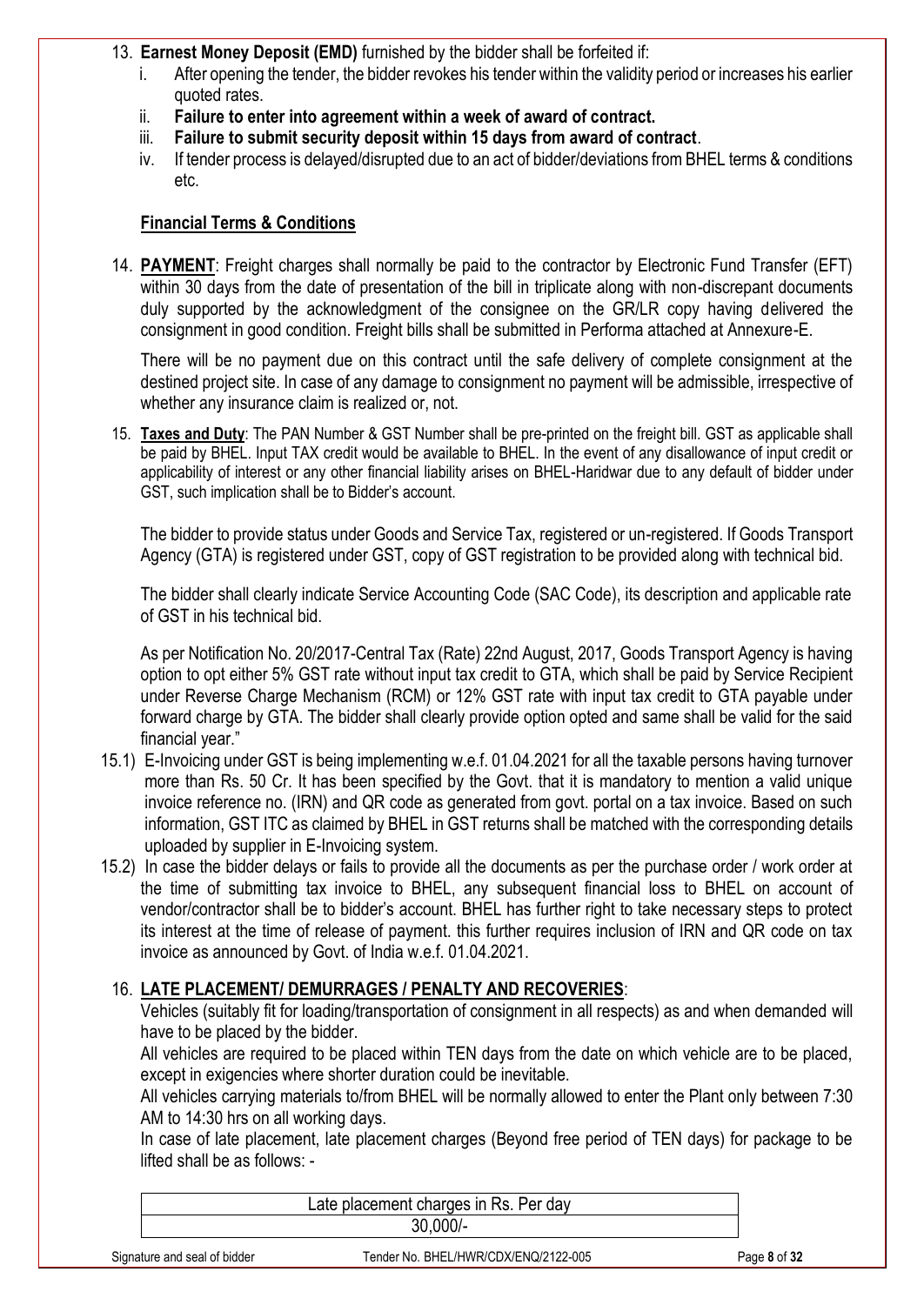The above late placement charges will be applicable subject to maximum 15% of the gross basic freight.

The exit timings shall be generally up to 5.00 PM on working days. Late placement charges shall be recovered from transporter's freight bills &/or EMD/SD submitted at any unit of BHEL.

Failure to provide fitness certificate of axles & pullers at the time of placement will be counted as late placement and shall be dealt accordingly as per the contract conditions.

17. In the event of refusal or failure of transporter to lift the consignment offered to them, after "Placement Time" from date of requisition or any other violation or breach of any of the terms and conditions of the contract, BHEL reserves the right to use alternative source for lifting of consignment on risk cost and extra expenditure / losses / demurrages incurred if any will be recovered by defaulter transporter from SD or/& pending bills from any unit of BHEL.

# 18. **TRANSIT TIME & PENALTY FOR LATE DELIVERY:**

Timely delivery is the essence of the contract. The transit time shall be inclusive of time taken to clear obstructions, RTO formalities and time taken for necessary permission from various concerned authorities en-route. Bidder shall also be responsible to take necessary permission from concerned authority for enroute extension in transit and transshipment etc. to comply the law in accordance to the E-way bill. The quoted delivery time shall form the basis of implementation of LD penalty, in case of award of work/execution.

### **Delay in delivery will attract penalty @ 2/7% (two by seven percent) per day of delay subject to a maximum of 15% calculated on the gross basic freight**.

For the purpose of computing the delivery time, the date of GR/LR (for road transport) / equivalent document for transport by waterway or actual date of exit from plant / port of origin / port of discharge (whichever is later) shall be taken as dispatch date. The date of unloading at destination shall be taken as the delivery date. Transportation time period will be the period in between the delivery and dispatch date. In case there is a delay in unloading by consignee, the actual date of reaching of consignment at destination shall be taken as delivery date provided the detention at destination is certified by the Consignee/BHEL officers/Customer. In case where Octroi is paid by the carrier,3 days' grace period will be given extra against documentary evidence & detention on account of obtaining RTA permissions from various state Govt.'s shall not be considered.

### 19. **DETENTION CHARGES:**

- 19.1) Detention charges shall be payable to transporter, as under:
	- a. At loading point for first seven (7) days from date of reporting (from requisition date if placement date is earlier): Nil.
	- b. After 7 days the rate of detention charges will be Rs. 30,000/- per day.
	- c. At unloading point for first seven (7) days from the date of reporting/date of entry at site: NIL.
	- d. After 7 days the rate of detention charges will be Rs. 30,000/- per day.
	- e. Reporting should be certified by the BHEL executive at the site/unit/customer. No detention charges, whatsoever shall be payable if the responsibility for detention rests with the transporter and the site/unit is ready to receive/load the goods.
- 19.2) The period of detention shall be certified by the consignor/Customer/Site-In-charge/Product Commercial/concerned RODs. Total detention Charges for both loading and unloading points taking together under clause 19.1 above **shall not exceed 15% of the gross basic freight**.
- 19.3) If any Hydraulic Trailer is placed at BHEL after given requisition and if due to some reason, vehicle is not actually loaded and returned back, detention charges will be paid at same rate as mentioned above in clause 19.1 (b), for each additional day after placement date subject to maximum of 10% of the gross basic freight.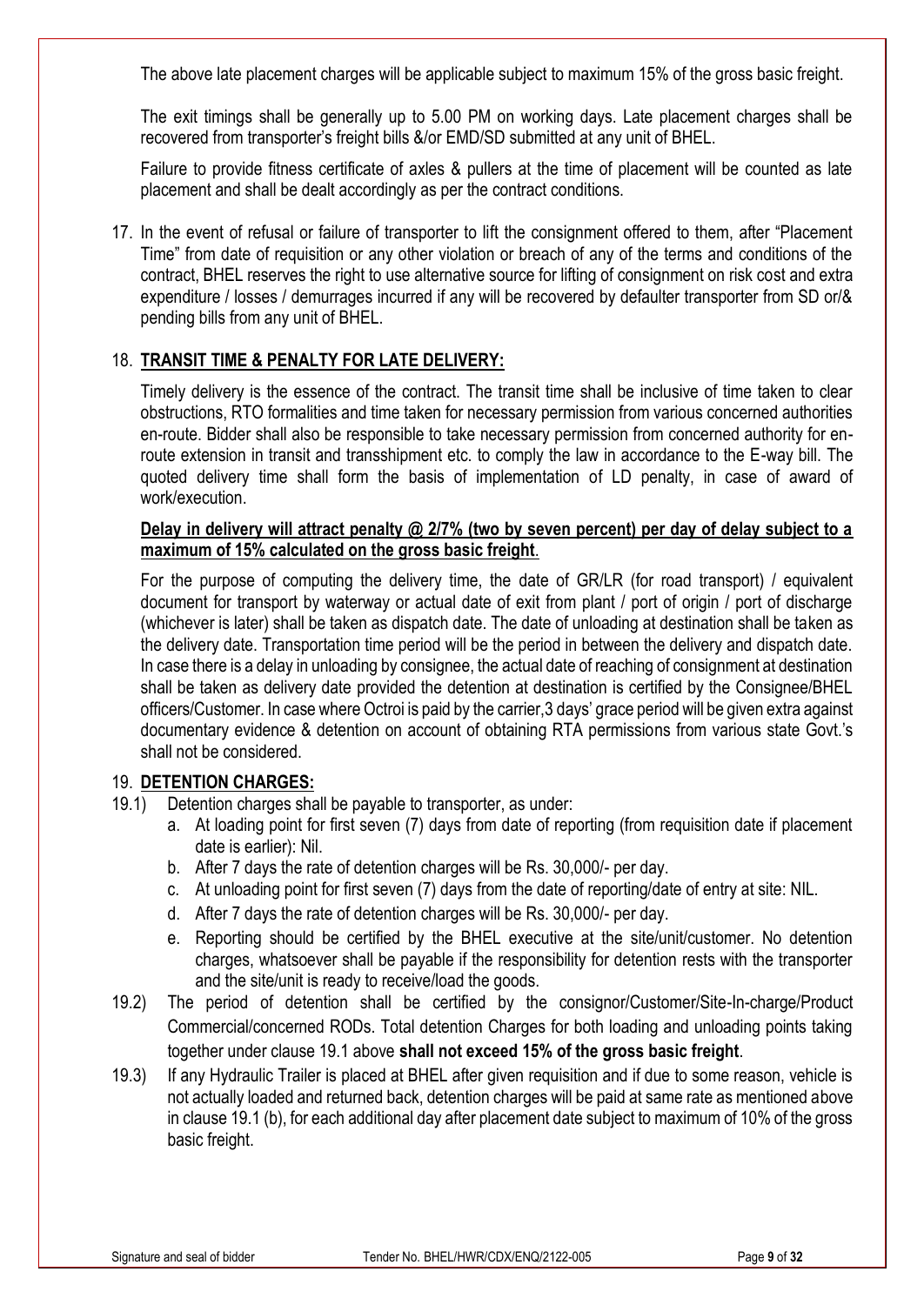### **General Terms and Conditions**

### 20. **BHEL RESERVES THE RIGHT TO**: -

- 20.1) Accept or reject any of the bid/all bid or cancel/withdraw the invitation for bid without assigning any reason whatsoever, and in such case no bidder/intending bidders shall have any claim arising out of such action by BHEL.
- 20.2) Reject conditional tenders, tenders containing absurd or unworkable rates and tenders which are incomplete and otherwise considered defective and tenders not in accordance with the tender conditions, during the tender evaluation process.
- 20.3) Cancel/terminate the work order/contract at any time during its currency without assigning any reasons whatsoever.
- 20.4) BHEL reserves the right to either short close or terminate the contract entered into with any of or all of the transport operators at its discretion without assigning any reason by giving one-month notice by registered post acknowledgement due or in person under recorded delivery.
- 20.5) In case BHEL decides to send the consignment by Railways, then the road/multimodal contract shall be cancelled and in such a case BHEL will not be liable for any cost or commitment made by the bidder.
- 21. Non-compliance of BHEL's terms and conditions/conditional offer on the part of bidder will result in his offer liable to be rejected. Offers of such bidders, who have underperformed in the earlier tenders of BHEL Hardwar, are also liable to be rejected.
- 22. **REJECTION OF OFFERS**: All information furnished by the bidder is taken to be authentic for evaluation of tender. Any information found to be incorrect subsequently at any time, the offer shall be rejected and EMD/SD shall be forfeited and suitable disciplinary action shall be taken against the bidder.

### 23. **VALIDITY**: -

- 23.1) **Validity of Bid**: 120 days from the date of opening of the Technical Bid. The price bids of all items/consignment may be opened simultaneously or separately in parts with prior intimation to bidders.
- 23.2) **Validity of Contract for execution**: Once contract is awarded it shall be valid for a period of TWELVE (12) Months for execution of the contract thereafter. BHEL reserves the right to extend the period of the contract for further period of SIX (6) months, on same rates, terms and conditions. The contract may further be extended beyond six months with mutual consent of BHEL and transporter.
- 24. **CONDITION / ROUTE SURVEY**: The bidder shall conduct a **detailed route survey** identifying all obstacles including roads, bridges, etc. requiring strengthening, modification and construction of bypasses/approach roads etc. for safe transportation of the ODC consignment and submit a detailed route survey report. The route survey should, then be got certified by an IRDA approved surveyor / BHEL nominated Insurance agency by the bidder and to be submitted before loading of consignment. No separate charges shall be payable by BHEL for the same. Bidders may make their own assessment based on their route survey, and specify the route proposed for both i.e. road transportation and Multimodal transportation along with the ports selected for Origin/discharge. No additional cost will be paid by BHEL for the same.

During execution, any deviation from proposed route, stooling/detachment or attachment of axles/unloading or loading of consignment is proposed, prior approval is to be taken from BHEL & their insurer and only after taking all necessary permissions required from MORTH/Concerned authorities. The bidder has to comply with the applicable guidelines/instructions issued by MORTH/concerned Ministry from time to time during execution of the contract.

25. **BID EVALUATION CRITERIA**: Offers are evaluated on lowest cost to BHEL basis, irrespective of the mode of transportation employed. Evaluation criteria of transportation under *Point to Point (PTP)* will be as below: -

L1 bidder (being lowest) will be decided on the lowest-cost-to BHEL basis of total rates quoted for **Road Transportation, Marine transportation (if any) and Civil works (if any) taken together**.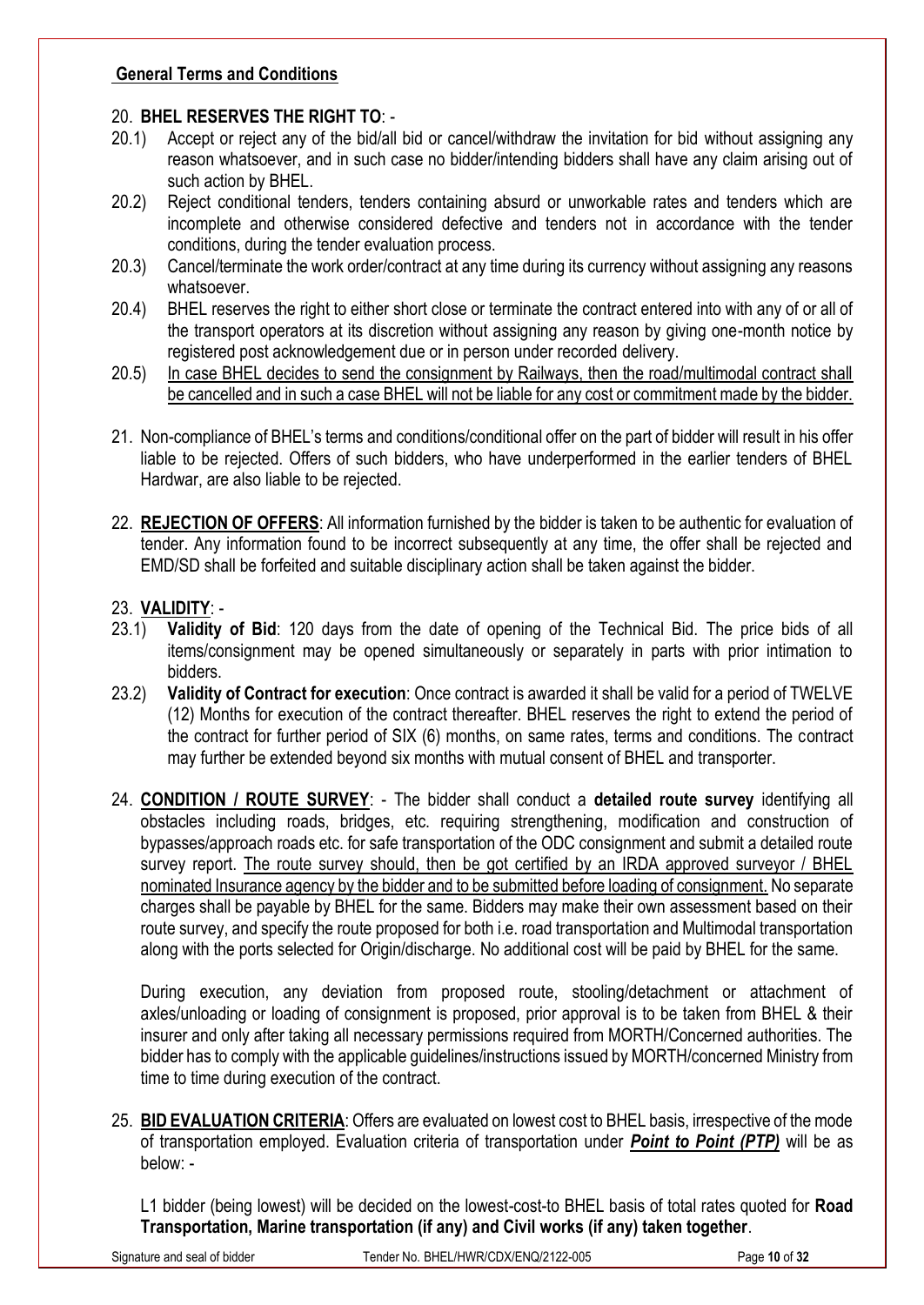The bidders having transit time in excess of lowest transit time quoted by bidders will be loaded for evaluation only for excess delivery time @ 2/7 % (two by seven percent) per day applied on the price quoted by them.

| <b>Bidder</b> | <b>Price Quoted</b> | Transit          | Loading  | Price<br>tor | <b>Status</b> |
|---------------|---------------------|------------------|----------|--------------|---------------|
|               | (Rs.)               | Time quoted by   | (Rs)     | comparison   |               |
|               |                     | bidder (In days) |          | (Rs)         |               |
| $\sqrt{ }$    | 1000                | 28               |          | 1000         | LO            |
|               | 810                 | 28               |          | 810          |               |
|               | 800                 | 42               | າາ<br>∠ت | 832          |               |

Example of applying loading factor given below for clarification.

In case of L1 position occupied by more than one bidder, effective L1 will be decided by soliciting discount from the respective L-1 bidders.

In case more than one bidder happens to occupy the L-1 status even after soliciting discount, the L-1 bidder shall be decided by a toss/ draw of lots, in the presence of the respective l-1 bidder(s) or their representative(s).

Rank will be done accordingly. BHEL's decision in such situations shall be final and binding.

- 26. If quoted rates are high, negotiations may be conducted with L-1 bidder. The **work shall be awarded to L-1** (being lowest) at quoted/negotiated rates only.
- 27. The successful bidder shall enter into an agreement prior to taking up the job/s on Non- Judicial Stamp Paper worth Rs.100/- at his cost. **The agreement shall be entered within a week of award of contract**.
- 28. The successful bidder shall pay Security Deposit (SD). The total amount of Security Deposit will be 5% of the contract value**. If any relaxation in security deposit is given by customer to BHEL, the same will be pass on to bidder.**

**The bidder shall submit the Security Deposit within fifteen days from the award of contract or, before lifting of consignment whichever is earlier. In case of delay in submission of performance security, enhanced performance security which would include interest (SBI rate + 6%) for the delayed period shall be submitted by the bidder. Further, if performance security is not submitted till such time the first bill becomes due, the amount of performance security due shall be recovered as per terms defined in NIT/contract, from the bills along with due interest.**

- 29. Security Deposit may be accepted in the following forms:
	- i. Pay Order, Demand Draft, Banker's Cheque in favour of BHEL.
	- ii. Bank Guarantee from Scheduled Banks/Public Financial Institutions as defined in the Companies Act. The bank guarantee should be in the format given at Annexure-F. Validity of 'performance security deposit' shall be till six months from the expiry date of contract.

Note: (a)The security deposit shall not carry any interest.

(b) The security deposit shall be refunded after successful completion of the contract as per agreement and subject to deduction of any amount due on BHEL.

**30. Security Deposit (SD)** furnished by the bidder shall be forfeited if:

- i. The bidder does not commence the work within the period as per LOI / Contract and in case of nonperformance of the contract.
- ii. Failure to deploy the suitable vehicle within the required time as per the Tender.
- iii. In case it comes to notice of BHEL at any stage during tendering process / contract period that any of the bidder, has given false / suppressed / forged / fake information.
- iv. For any deviation from and/or breach of the Tender conditions during execution of the contract.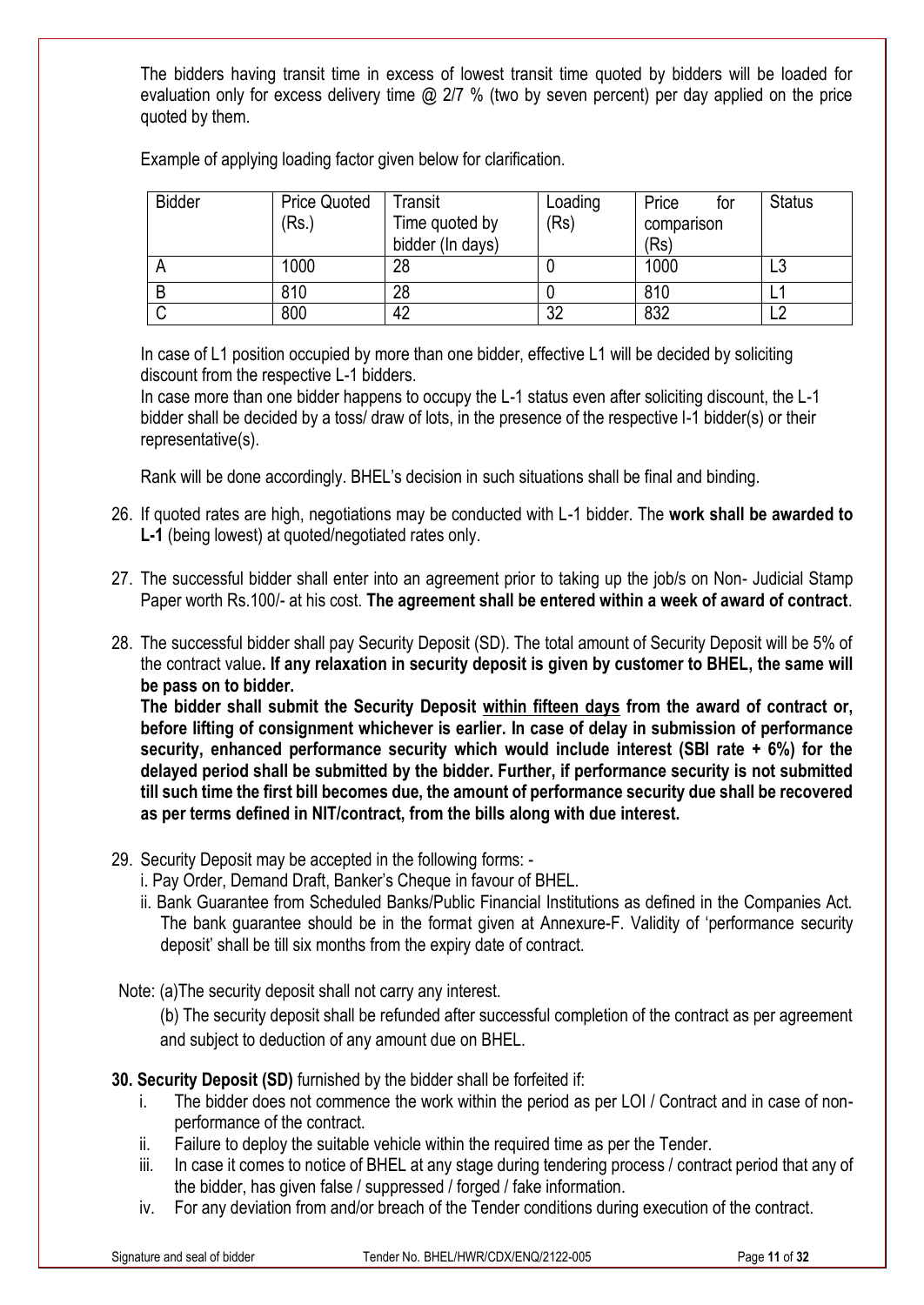- v. Breach of any pre-conditions which the various authorities may impose while according their permission notwithstanding the fact that such a breach has not resulted in any negative implication for BHEL.
- 31. **PERMITS**: The required permits from Sales Tax Department/ RTA / PWD / Commercial Tax / Electricity / Railways / MoRTH / Govt. Authorities or any other agencies for movement of the vehicles en-route shall be obtained by the bidder at his cost. It shall be the responsibility of the bidder to obtain all fitness certificates for the vehicles at his cost valid for the entire transaction. No extra claim shall be allowed on the accepted rate on any account. Any delay in delivery of the consignment due to non-availability of permission from above agencies shall be on the account of the bidder.
- 32. **LOADING & UNLOADING**: The transporters shall be allowed to lift the consignment only after submission of Route Survey Report and Security Deposit to BHEL. In such a case, if transporter has placed vehicle for loading of consignment. No detention charges shall be payable by BHEL for delay due to above. But, Late Placement charges shall be applicable as per terms.

Loading and Unloading at BHEL/Site shall be arranged by BHEL/BHEL's representative. Unloading/Loading during the transportation / transshipment (in case of multimodal transportation) will be done by transporter on his cost and arrangement. BHEL shall not pay any charges towards Unloading/Loading during transportation/transshipment. The length of platform of the axle's combination deployed for the consignment shall not be less than the length of consignment. For loading of consignment, sufficient number of axles shall be deployed in accordance with load bearing capacity of axles as per MoRTH/Govt. guidelines issued from time to time.

### **Note:- Point no. 33 to 50 will be applicable for bidders opting Multimodal Mode of Transportation.**

- 33. Bidder should identify suitable location / land for construction of Jetty at Port of Origin/ Discharge.
- 34. Bidder should construct suitable RO-RO Jetty at the identified location at Port of Loading and Discharge in a timely manner for safe and timely transportation of ODC. Clearance, if any, from the BHEL appointed Insurance agency may be taken before such RO-RO operation.
- 35. The bidder to obtain clean lease of land for duration of Contract for duration of Contract for creation of Jetty and RO-RO operation. All legal and statutory permissions for construction / modification of Jetty in port of origin and port of discharge shall be obtained before commencing the works on Jetties.
- 36. The bidder should arrange suitable watch and ward at the warehouses, port and en-route in adequate numbers.
- 37. The bidder should arrange necessary Material Handling Equipment for safe loading / unloading / handling of equipment at Port of Origin / Port of Discharge /Storage Facility / enroute etc.
- 38. The bidder should arrange suitable Barges / Ships in requisite number and capacity as per required schedule for safe and timely transportation of ODC through waterways.
- 39. All barges and tugs to be put to use by the bidder, shall have all certificates i.e. IRS certificate for sea barge and tug/ certificate from concerned authority for river barge, registration certificates of barges and tugs including sail worthiness certificate, requisite institution of classes/Marine insurance certificate, and should have requisite permission for berthing. These documents above are to be submitted by the bidder to concerned authority/BHEL before loading of the job. Any delay in delivery of the equipment due to nonavailability of permission from above agencies shall be to the account of the bidder.
- 40. The bidder should firm-up Barge/Ship sailing schedules after taking into account the recommendations issued to registrars of sailing vessels by Directorate General of Shipping/IWAI with regards to foul weather and obtain all required clearances / permit from all Governmental / non-Governmental authorities for transportation of ODC's through sea route. Coastal, Customs clearance and coastal B/L, if any, is to bidder's account.
- Signature and seal of bidder Tender No. BHEL/HWR/CDX/ENQ/2122-005 Page **12** of **32** 41. Bidder is responsible for Shipping / transportation of the ODC's from origin to destination, also unloading on the barge/Ship, properly placing holding / tying / fastening /lashing /securing the cargo on Barge/Ship.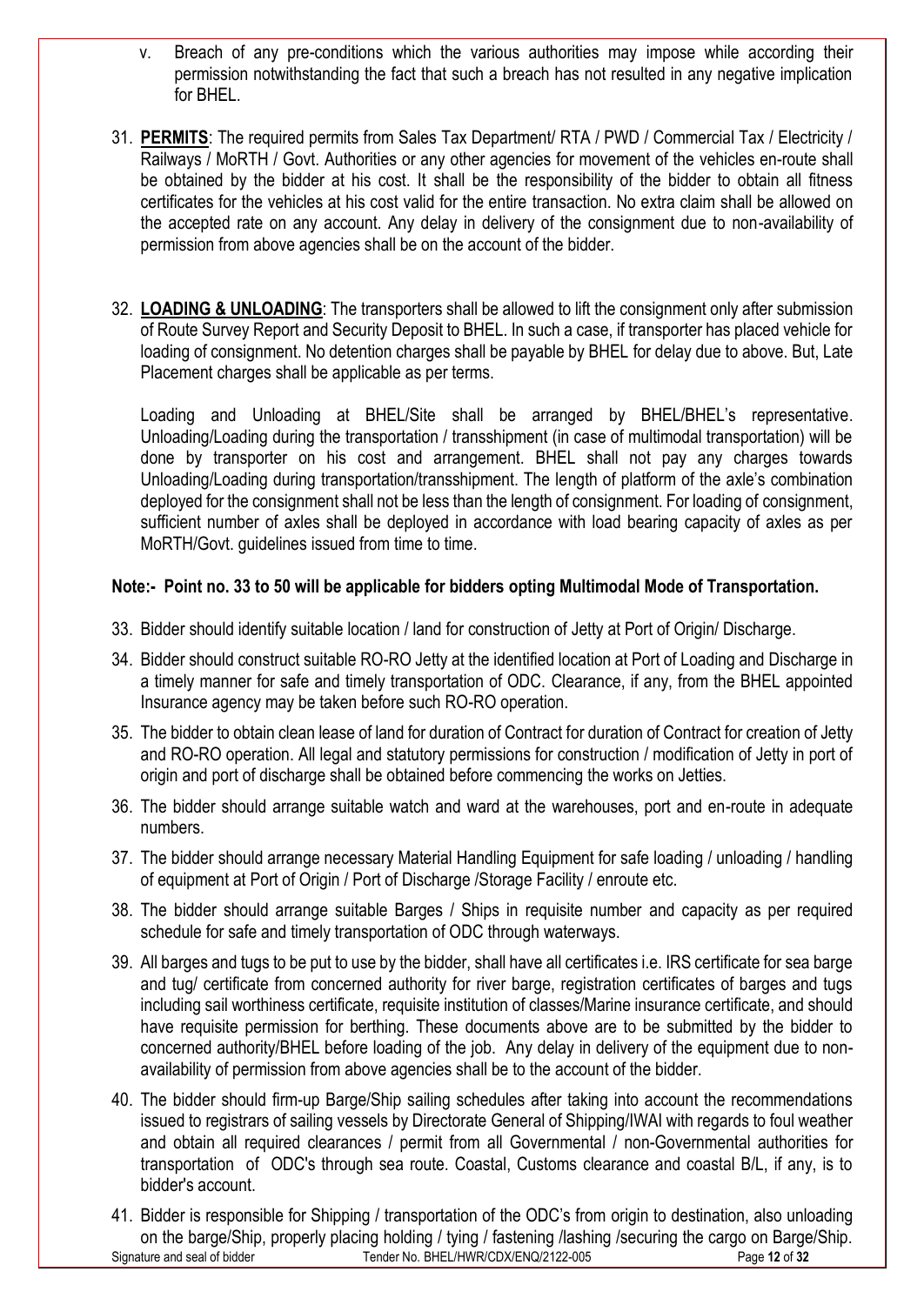Certificate from Marine insurance surveyor/ naval architect to be obtained and copy to be submitted to BHEL at no additional cost to BHEL.

- 42. Unloading the ODC from barge/ship, loading on to the Trailer / Axle, properly placing / tying / fastening / lashing / securing shall be in bidder's scope.
- 43. It is the responsibility of the bidder to ensure that the **age and fitness of the vessel** being offered for ocean /sea carriage is **less than 25 years** and complies with all the necessary regulations of international trade and Insurance regulations. Shipping Corp. of India owned vessels are exempted from age restriction. Vessels approved by **underwriters** thus exempted from payment of any overage extra insurance premiums are also acceptable.
- 44. Ensure that loading / unloading of the main equipment is kept to minimum such as directly unloading the cargo to barge/ship at port of origin and to trailer at port of discharge. Certificate from independent and reputed agency/ Naval Architecture towards proper lashing, stability etc. to be provided at no additional cost to BHEL.
- 45. Trailer/ Barge/Ship etc. shall be to the bidder's account. Bidder shall ensure timely and continuous unloading of cargo from incoming Trailer / Barge/Ship and transportation of the same to site. Any demurrage or associated costs due to delay in unloading
- 46. All taxes, charges and dues of vessel/Barge, if any, during execution of this contract shall be on Bidder account both in loading port/Jetty and in the discharge port/Jetty.
- 47. Bidder shall be allowed to use only those T&P and hardware, which is reasonably in excellent working condition, tested for safe operation and adequate in capacity and size.
- 48. Bidder shall arrange suitable wooden, steel and concrete sleepers, spreader beam, pedestals, stools, temporary supports rollers and guides etc. required for receiving, storing, handing and transporting the said cargo.
- 49. Bidder shall prepare all the necessary documents in required number of copies to accompany with the Barge / Ship/ Trailer while leaving for site form the port to ensure smooth transportation without hindrance from any Government or local agency on the way.
- 50. Bidder will work round the clock at the port / storage facility / en-route. Bidder shall ensure the timely availability of required quantity of manpower, tools and plants at all the places where such activities are to be carried out.
- 51. The cost of liaising and co-ordination with all concerned authorities will be to bidder's account.
- 52. Any non specific service item, which is necessary for satisfactory completion of the work under the scope but not specified here, shall be deemed to be included in scope of work at no additional cost to BHEL.
- 53. Bidder should obtain all required clearances / permit from all Governmental / Non– Governmental authorities i.e. NHAI / PWD / CPWD, State Electricity Boards, Railways, Communication Department, P&T, Traffic, Police Department, waterways authorities etc., including Private Parties / Persons for transportation of ODC through inland road transport route identified by the bidder. Bidder should also ensure that all taxes / Duties for Hydraulic Axles and Prime Movers are paid to the concerned State authorities.
- 54. Arrange for tarpaulin, rope, wooden or steel sleepers etc. for protecting the consignment from weather / rain from receipt of cargo in BHEL to delivery of the same at site.
- 55. In case of mishap the bidder shall coordinate damage assessment / clarification, reporting, lodging First Information Report with local Government authorities. The bidder shall also coordinate with all concerned including Insurance Surveyor and take all necessary steps at once in order to secure the rights of Owner/Insurer.
- 56. At the time of execution of work, the construction of By-pass should be certified by competent authority before the movement through this by-pass and the same has to be submitted to BHEL.
- 57. Restrictions under Rule no.144 (X1) of the General Finance Rule on Public Procurement-Dept. of Expenditure OM No.6/18/2019-PPD
- (i) All provisions of order no. F.No..6/18/2019-PPD of Department of Expenditure (DoE) shall be applicable for this tender enquiry (Order copy is available at https://doe.gov.in/procurement-policy-divisions). Any bidder from a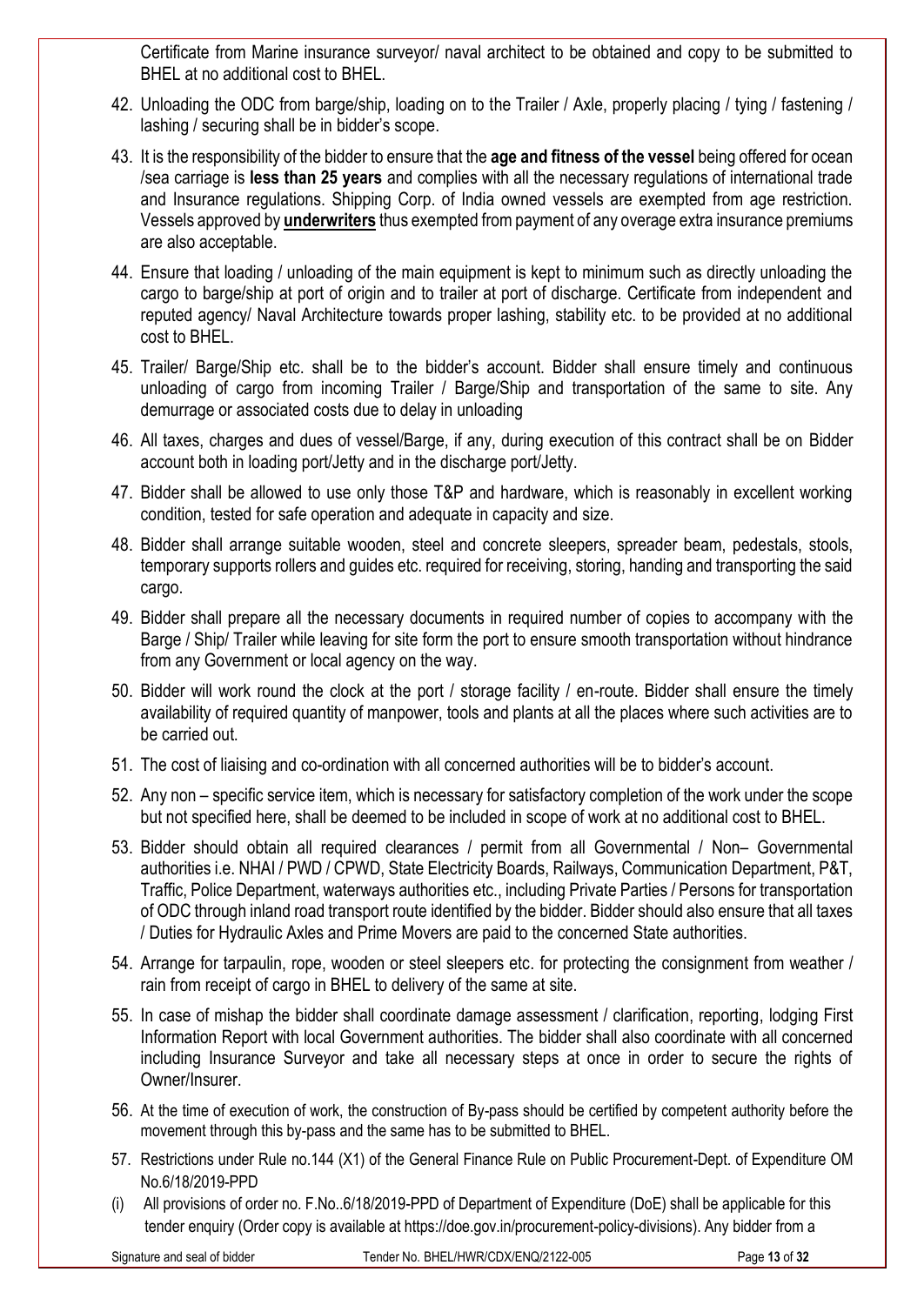country which shares a land border with India (except the countries to which the GoI has extended lines of credit or, in which the GoI has extended lines of credit or, in which the GoI is engaged in development projects for which list is available at [https://www.mea.gov.in/\)](https://www.mea.gov.in/) will be eligible to bid in this tender only if the bidder is registered with the Competent Authority as specified in Annexure-I of the said order of DoE.

(ii) Any bidder from a country which shares a land border with India will be eligible to bid in this tender if the bidder is registered with the Registration Committee constituted by the Department for Promotion of Industry and Internal Trade (DPIIT). Bidder has to submit a certificate certifying following along with offer:

I have read the clause regarding restrictions on procurement from a bidder of a country which shares a land border with India; I certify that bidder (…Name of Bidder) is not from such a country or, if from such a country, has been registered with the Competent Authority. I hereby certify that bidder (…Name of bidder) fulfils all requirements in this regard and is eligible to be considered.

(iii) The successful bidder shall not be allowed to sub-contract works to any contractor from a country which shares a land border with India (except the countries to which the GoI has extended lines of credit or, in which the GoI is engaged in development projects for which list is available at [https://www.mea.gov.in/\)](https://www.mea.gov.in/) unless such contractor is registered with the Competent Authority

# 58. **OBSERVANCE OF LOCAL LAWS**:

- a. The bidder shall comply with all Laws, Statutory Rules, and Regulations etc. including MoRTH guidelines (As applicable). The bidder shall obtain all necessarily permits/approval from the local Governing Body, Police and other concerned Authorities as may be required under law.
- b. The bidder shall pay all taxes, fees, license charges, deposits, duties, tolls, royalty, commission or other charges that may be levied on account of any of the operations connected with the execution of this contract and shall be to the account of the bidder.
- c. The bidder shall be responsible for the proper behavior and observance of all regulations by the staff employed.
- 59. The weight and dimension of consignment, which is to be loaded at Site/BHEL is enclosed at Annexure-B. No claim on account of variation in weight & dimension of consignment will be entertained. Weight & dimensions of consignment given in BHEL Packing List shall be treated as final.
- 60. Bidder shall own all risks and responsibility from the time of Dispatch of consignment from site/BHEL plant till safe delivery at site/BHEL.
- 61. **Bidder shall submit the Daily Progress Report to BHEL Haridwar on emails [hwcdx@bhel.in;](mailto:hwcdx@bhel.in)ukd@bhel.in;viveksri@bhel.in;ssaluja@bhel.in;atul83@bhel.in and provide access to the GPS system deployed in the vehicle to BHEL Executive/Supervisor.**
- 62. All necessary statutory, legal and safety requirements shall be complied by the bidder and the bidder shall indemnify BHEL and owner from any liability on any account caused due to non-compliance of statutory, legal and safety norms of the Government of India or any of the State Governments.
- 63. Bidder shall use every reasonable means to prevent any of the highways, bridges, waterways, etc. traversed in connection with or on the routes to the site from being damaged or injured by any of his barges / trailers and in particular shall select the routes, choose and use vehicles and restrict and distribute loads so that any such extraordinary traffic as will inevitably arise for moving ODC to site shall be limited as far as reasonably possible and no unnecessary damage or injury may be occasioned to such highways, bridges, waterways etc. for any damage caused by the breach thereof, the bidder shall be solely responsible.
- 64. No vehicle shall be loaded beyond permissible limit approved by Governmental Authorities. In the event of such occurrence, bidder shall be responsible for all penalties levied and shall pay from their own account.
- 65. The rates quoted shall be firm and valid during the execution of the contract period i.e. from the time of lifting the consignment from BHEL, works, until the same is delivered at the site and no claim whatsoever will be entertained arising out of change in route and related thereto. The rates quoted shall be inclusive of all taxes (except GST), surcharge, wharfage, hamali enroute, statistical charges, any readjustment, lashing,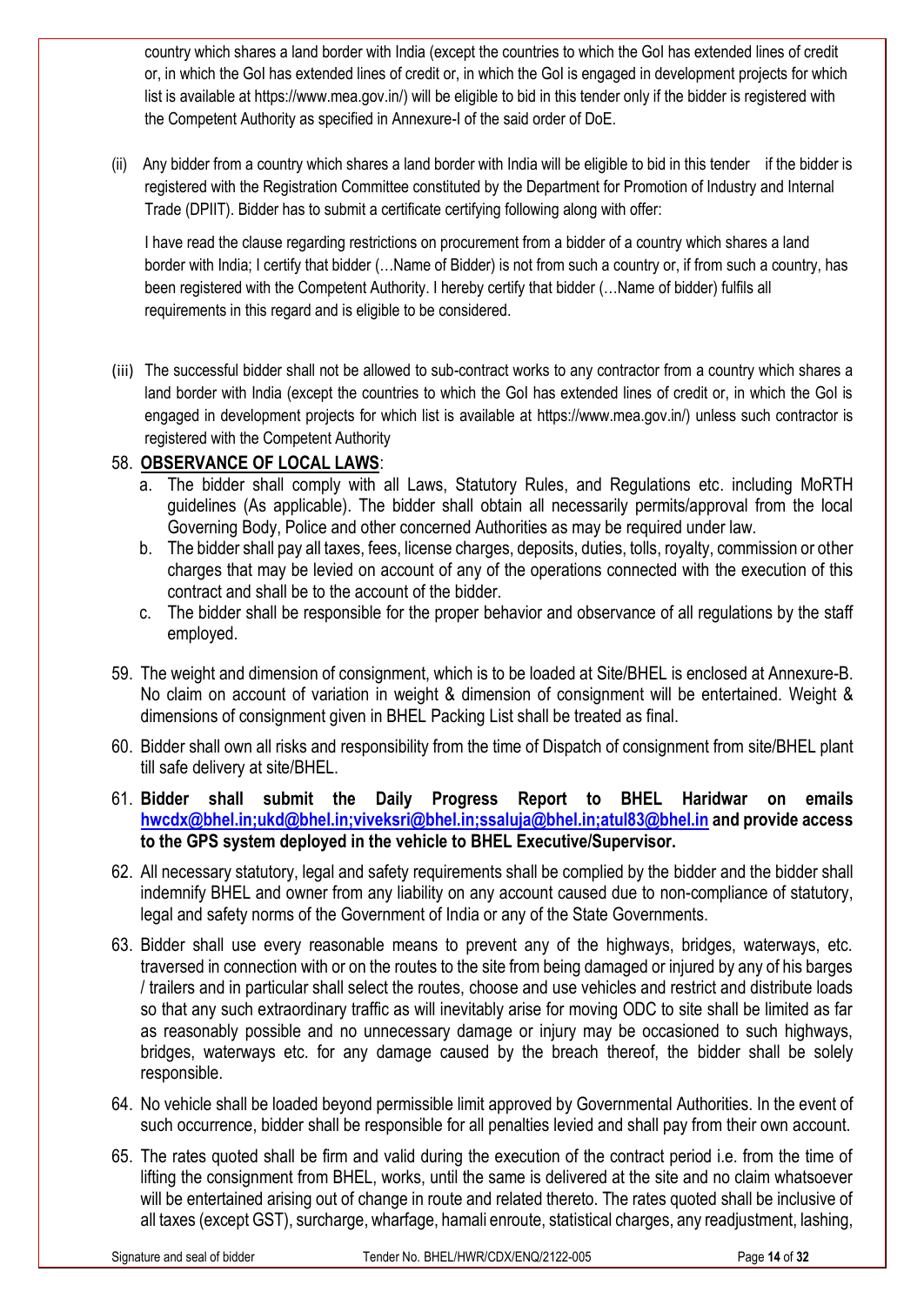etc. GST if any shall be reimbursed on submission of documentary evidence. As the consignment are to be loaded in port and directly from ship under the hook, wharfage charges (first time on arrival of consignment at Chennai port) at port shall be paid by BHEL. The rates shall also include the cost of electrical works, civil works including providing diversions, bye passes, strengthening of the bridges, culverts, crossing of electrical lines, Railway Crossings and also electrical shut down both on the road and at Railway Crossings, etc. Wherever required en-route and obtaining permissions for the same from the appropriate authorities. No extra claim what-so-ever on any account over and above the accepted rates shall be entertained during the currency of the contract.

- 66. To ensure safe transit, Spreader beams shall be deployed, if necessary. The prime mover, axles and tyres shall be in very good condition and as well road worthy and suitable for carrying the tender consignment. The trailers shall be equipped with adequate spares required for general usage during journey. Two qualified & experienced drivers, hydraulic power pack operator and required number of helpers/wiremen shall be made available with the vehicle. The credentials of the drivers have to be submitted before lifting the consignment and clearance has to be obtained from BHEL unit.
- 67. After award of the contract, bidder shall nominate one competent person to ensure proper coordination of logistics for the entire duration of each contract.
- 68. **GPS BASED VEHICLE TRACKING SYSTEM**: The Prime Mover shall be equipped with operational GPS based vehicle monitoring system and configured to be accessible to BHEL for monitoring the movement of vehicle as required.
- 69. **INDEMNITY**: The bidder/transporter shall indemnify and keep indemnified BHEL all losses, claims, etc. arising out of any of his acts of his agents or associates or servants during the currency of each contract.
- 70. **Grace period of flat seven days will be allowed for the purpose of Late delivery penalty**.
- 71. All payments including any penalty, damages or compensations payable by the Transporter to BHEL under the terms of this Contract or under any other contract with BHEL may, without prejudice to any other mode of recovery, be deducted from the Security Deposit or realized from the sale of securities or from the any sum which may be due or become due to the transporter by BHEL in any contract (s). In the event of the security deposit being reduced by reasons of such deductions or sale as aforesaid, the transporter shall within ten days thereafter make good in cash or in security endorsed as aforesaid, any sum or sums by which the security deposit has been reduced.
- 72. **FORCE MAJEURE**: The following shall amount to force majeure conditions:
- 72.1) Acts of God, Acts of any Government, war, blockades, Sabotage, riots, civil Commotions, insurrection, terrorist acts, acts of Public enemy, Floods, Storms, high tides/ gusty winds, Washouts, Fire, Explosions, landslides, lightning, Cyclones, Earthquakes, epidemics, quarantine restrictions, arrest and restraints of the Government necessity for compliance with any court order, law ordinance or regulations promulgated by any Governmental authority having jurisdiction, either federal / state/ civil or military, strikes or other industrial disturbances, lockouts, and other similar causes / events over which the Contractor has no control.
- 72.2) If the bidder suffers delay in the due execution of the contract, due to delays caused by force majeure conditions, as defined above, the agreed time of completion of the work covered by this contract may be extended by a reasonable period of time by the approval of competent authority, provided written intimation/notice/email of the happening of any such cause / event is given by the contractor to BHEL within 04 days from the date of occurrence thereof.
- 72.3) The bidder by the reason of such events shall neither be entitled to terminate this contract nor shall have any claim for damages against BHEL in respect of such non- performance or delay in performance and deliveries under the contract shall be resumed as soon as practicable after such event has come to an end or ceased to exist, and the decision of BHEL as to whether the deliveries have been so resumed or not shall be final and conclusive.
- 72.4) Force Majeure conditions will apply on both sides i.e. BHEL as well as the bidder. During the period for which Force Majeure conditions are approved, there will be no claim from either side i.e. Detention claim by bidder or, LD recoverable by BHEL. Bidder will also not be entitled to claim any damages due to the impact of force majeure conditions.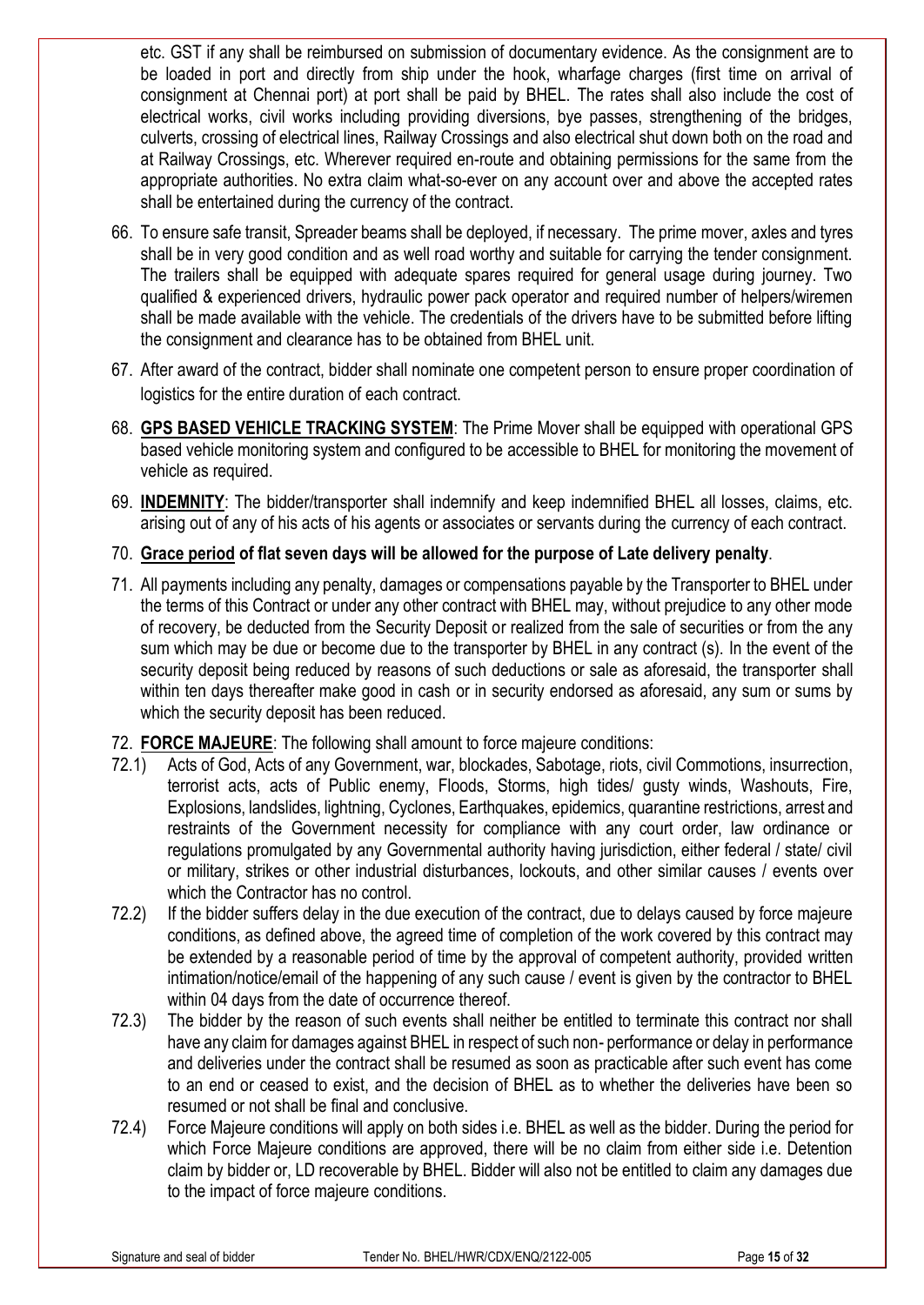### 73. **PREVENTION OF CORRUPTION**:

- 73.1) Canvassing in any form or any attempt to influence directly or indirectly any official of BHEL will lead to rejection of the bid and forfeiture of the Earnest Money Deposit.
- 73.2) BHEL shall be entitled to cancel the contract and to recover from the bidder the amount of any loss resulting from such cancellation if the bidder has offered or given any person any gift or consideration of any kind as an inducement or reward for doing or intending to do any action in relation to the obtaining or the execution of the contract or any other contract with BHEL, if the like acts shall have been done by any persons employed by him or acting on his behalf whether with or without the knowledge of the bidder in relation to this or any other contract with BHEL.
- 74. **SUB-LETTING**: Sub-letting of the work either in full or in part is strictly prohibited. However, hiring of vehicles is permitted. Whole responsibility of safe transportation will rest with the bidder to whom the contract will be awarded by BHEL. Violation shall lead to forfeiture of Performance Security Deposit and finally termination of the contract.
- 75. For consignment dispatched under this contract, change of pullers/prime movers underway shall not be allowed. But may however be permitted in exceptional cases like accident en-route or breakdown of puller, with prior intimation to BHEL. Change in Puller/Prime movers shall not be treated as transshipment.
- 76. **SAFETY & INSURANCE**: The successful bidder is solely responsible for safe transportation and delivery of the consignment at the destination. However, BHEL/CUSTOMER shall arrange insurance of the consignment. But, that will not in any way absolve the transporter from compensating BHEL/CUSTOMER in case of damage / loss. BHEL will have the right of subrogation in case of loss /damage caused to the consignment being transported by the bidder. The bidder shall during the execution of the contract take a suitable insurance to cover against bodily injury, death or damage to property of the bidder or his employees, in accordance with appropriate statutory requirements. If due to bidder's carelessness, negligence, no observance of safety precautions, improper security arrangements or due to noncompliance of paper work needed for lodging insurance claim, damage to BHEL/its customer's property and if BHEL is unable to recover its claim from the insurance company, the deficit will be recovered from the bidder. The recoveries are to be made from bidder's pending bills/EMD/SD etc. with any other unit of BHEL. In the event of any transporter being blacklisted by any BHEL Unit during the tenure of the contract, the concerned transporter will stand blacklisted by BHEL, Haridwar also.
- 77. Bidder shall follow all necessary instructions relating to ISO-14001 and ISO-18001 obligations for environmental safety and occupational Health Safety.
- 78. **RESCUE OPERATION**: Transporter shall be fully responsible for rescue operation, if any consignment gets toppled during transit. Relief towards expenditure incurred by transporter in rescue operations (excluding expenditure incurred, if any, on the carrier/crew or loss to the third parties) may be reimbursed to them subject to and to the extent of getting relief by BHEL from underwriter on this account, after settlement of the insurance claim.
- 79. No reimbursement will be allowed for any penalty/ challan/ charges for overloading of the vehicle beyond loading capacity of the vehicle. In case of overloading, no payment will be made for weight in excess of the loading capacity and transporter will be totally responsible for any damage occurring to the consignment.
- 80. The transporter shall be responsible to obtain acknowledgement of delivery of goods from the consignee strictly in the prescribed manner with signature, name & seal of consignee's representative receiving the material duly specifying date & time, type of vehicle and Registration No(s) and condition of the consignment on delivery incorporated overleaf LR/MR submitted along with their freight bill claim as per Annexure-E. In case of any lapse, processing of the freight bill for release of payment will be made only after due investigation.
- 81. Bidder shall be required to get the delivery acknowledgement information preprinted behind their GR forms in following manner: -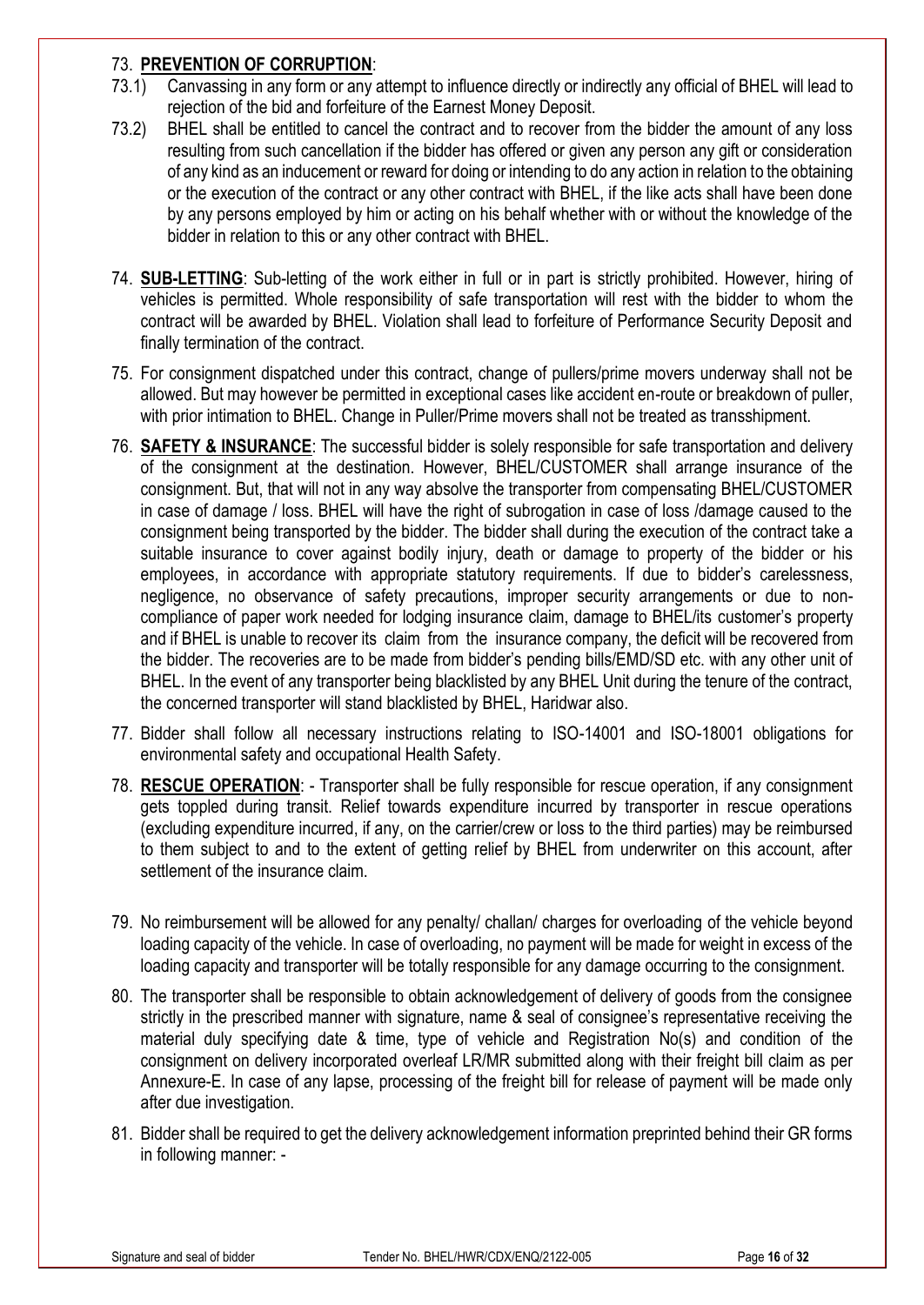### **Acknowledgement / Receipt of Consignment (**To be pre-printed on reverse side of GR/LR)

Received ……... case(s) ….…. crate(s) ……….. loose ……… bundle(s) on (Date)……………through [\*] **Trailer**. Regn. No……………..… sent vide Consignment Note/LR No ……….…………Dated …………………. in [\*] Proper / Damaged condition.

Handed over documents in original [\*] (i) Duplicate for Transporter copy of invoice (ii) Packing List / Other Document(s) (to be specifically mentioned)

Remarks, if any: Date **Date** Authorized Signatory of the Consignee with Name & Seal [\*] Strike out which is not applicable.

- 82. No request for extension of the time from the transporter will be entertained.
- 83. "If any bidder/ supplier during pre-tendering/ tendering/ post tendering/ award/ execution/ postexecution stage either fails to perform or is in default without any reasonable cause, causes loss of business/money/reputation, indulges in mal-practices, cheating, bribery, fraud or and other misconduct or formation of cartels so as to influence the bidding process or influence the price, action may be taken against such bidder/supplier as per the "Guidelines for Suspension of Business Dealings with the Suppliers in vogue in BHEL.
- 84. **RISK PURCHASE**: BHEL reserves to itself the following rights in respects of this Contract without entitling the bidder for any compensation.
- 84.1) If at any time during the currency of the contract, the bidder fails to fulfill all or any of the services required under the scope of work, BHEL reserves the right to get the work done by other parties or departmentally at the cost and risk of the bidder and also forfeit the security deposit. Balance amount, if any, will be recovered from the transporters freight bills at any unit of BHEL.
- 84.2) To recover any money due from the bidder under this contract or any other contract will be recovered from the Security Deposit or/& pending bills from any unit of BHEL.
- 84.3) To claim compensation for losses sustained including BHEL's supervision charges & Overhead charges in case of termination of Contract.

# 85. **ARBITRATION:**

- 85.1) If at any time, any questions, disputes or differences whatsoever arising out of or in any way concerning the contract between BHEL and the transporters/contractors, the same shall be referred to the sole arbitrator i.e. Head of the unit/Executive Director, HEEP, BHEL, Haridwar or nominee appointed by him in writing. The arbitration shall be conducted in line with the provisions of Indian ARBITRATION AND CONCILIATION ACT, 1996. The award of the arbitrator shall be final and binding on both parties.
- 85.2) The contract shall continue to be operated during the arbitration proceedings unless otherwise directed in writing by BHEL or unless the matter is such that the contract cannot be operated till the decision of the arbitrator is received.
- 85.3) The place of Arbitration will be BHEL Haridwar.
- 86. The Contract as entered into between BHEL and the successful bidder (s) shall in no way, nullify, reduce, mitigate or absolve the parties of any responsibility, obligation or liability that may devolve upon them under the Carriers Act. 1965, as amended from time to time during the tenure of the contract.
- 87. Any changes in Motor Vehicle Act/MoRTH guidelines announced by Govt. of India, from time to time will be applicable and the same shall be binding both on BHEL & transporters.
- 88. **JURISDICTION**: In case of any suit or other legal proceedings arising under or relating to the contract, the courts at Haridwar only shall have jurisdiction.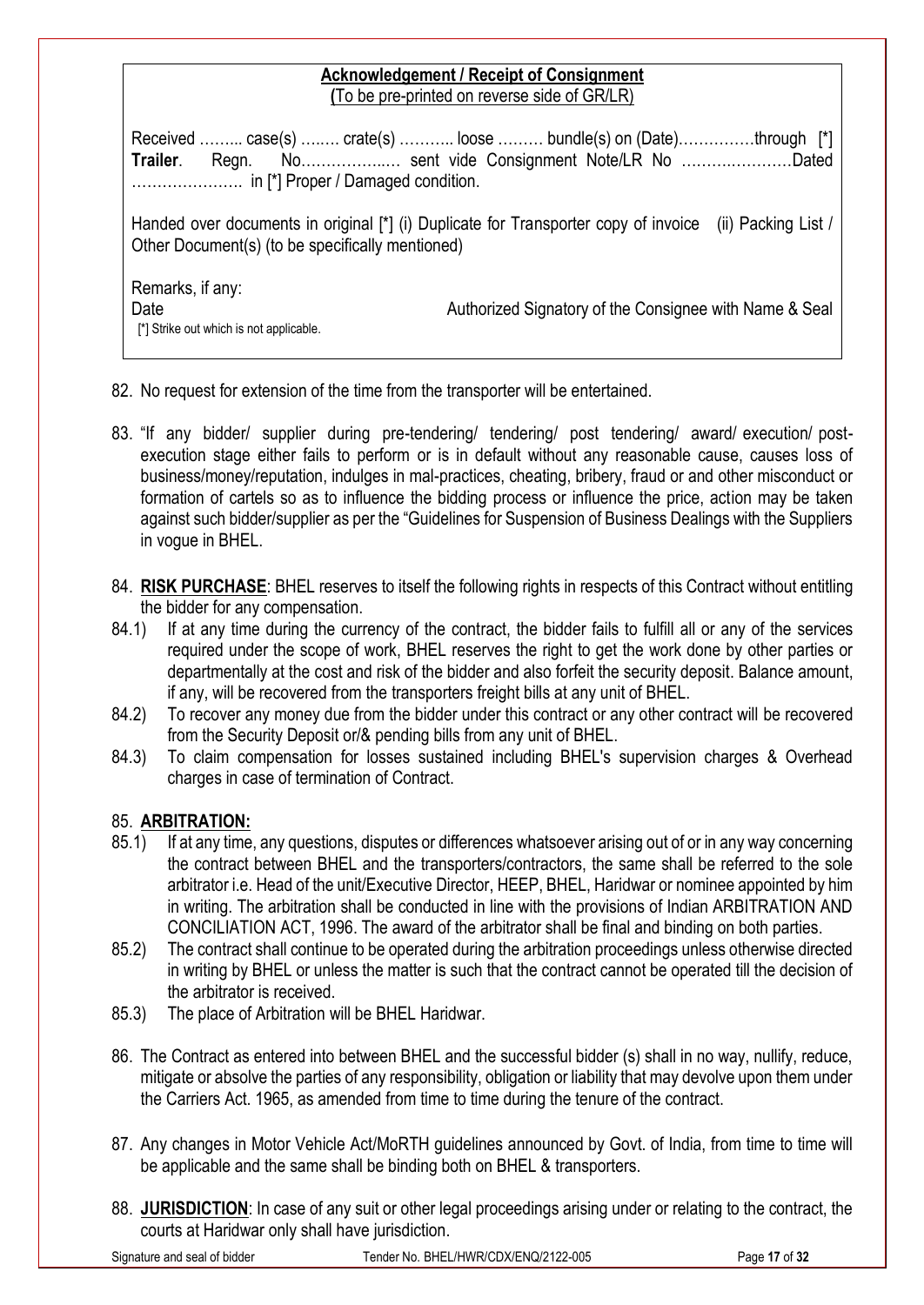89. **BANNED FIRMS**: The offers of the bidders who are on the banned list as also the offer of the bidders, who engage the services of the banned firms, shall be rejected. The list of banned firms is available on BHEL Website (www.bhel.com).

> Manager Central Despatch Division HEEP, BHEL, Haridwar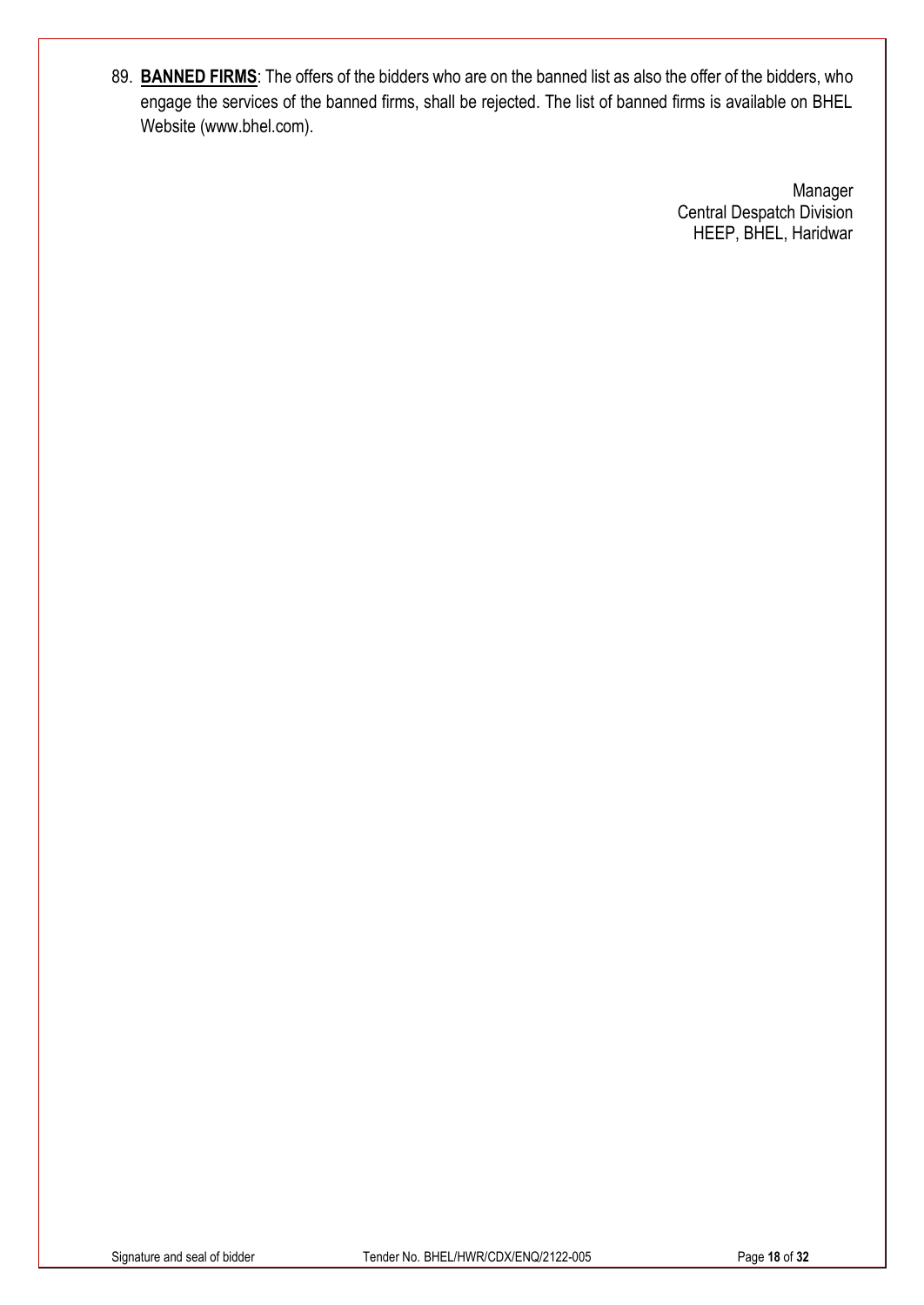### **ANNEXURE-B**

### **TENDER NO. BHEL/HWR/CDX/ENQ/2122-005 DATED 12/01/2022 LIST/DETAILS OF HEAVY ODCs TO BE TRANSPORTED ON POINT TO POINT BASIS**

| <b>SI</b> | Consignment                   | <b>From</b>       | <b>Destination</b>                                                                                                                  | Dimensions in mm<br>(LxWxH) | Weight in<br>МT | <b>Expected month</b><br>of availability of<br>consignment for<br>loading at<br><b>Haridwar</b> |
|-----------|-------------------------------|-------------------|-------------------------------------------------------------------------------------------------------------------------------------|-----------------------------|-----------------|-------------------------------------------------------------------------------------------------|
|           | <b>TG Stator-</b><br>Khurja-1 | BHEL,<br>Haridwar | <b>GENERAL MANAGER</b><br>(PROJECT), KHURJA STPP,<br>THDC INDIA LIMITED,<br>DIST-BULANDSAHAR,<br>UTTAR PRADESH,<br>PIN-203131       | 9860 x 4440 x 4260          | 316.00          | March-22                                                                                        |
| 2         | <b>TG Stator-</b><br>Khurja-2 | BHEL,<br>Haridwar | <b>GENERAL MANAGER</b><br>(PROJECT), KHURJA STPP,<br>THDC INDIA LIMITED,<br><b>DIST-BULANDSAHAR</b><br>UTTAR PRADESH,<br>PIN-203131 | 9860 x 4440 x 4260          | 316.00          | July-22                                                                                         |

- **EXPECTED HANDOVER MONTH MENTIONED ABOVE IS TENTATIVE WHICH IS SUBJECT TO VARIATION.**
- **ABOVE LIST IS FOR GUIDANCE ONLY FOR THE CONSIGNMENT**
- **UP TO A DIFFERENCE OF 5% BETWEEN THE INVOICED AND ACTUAL WEIGHT & DIMENSIONS, THERE WILL BE NO CLAIM ON FREIGHT FROM EITHER SIDE.**

**WE (TRANSPORTER) UNDERTAKE TO PROVIDE SUITABLE AXLES, PRIME MOVERS/BARGES/SHIPS FOR SAFE TRANSPORTATION OF THE ABOVE CONSIGNMENT AS PER MORTH GUIDELINES IN TIME AND AS PER THE REQUIREMENTS OF THE TENDER IN ALL RESPECTS.**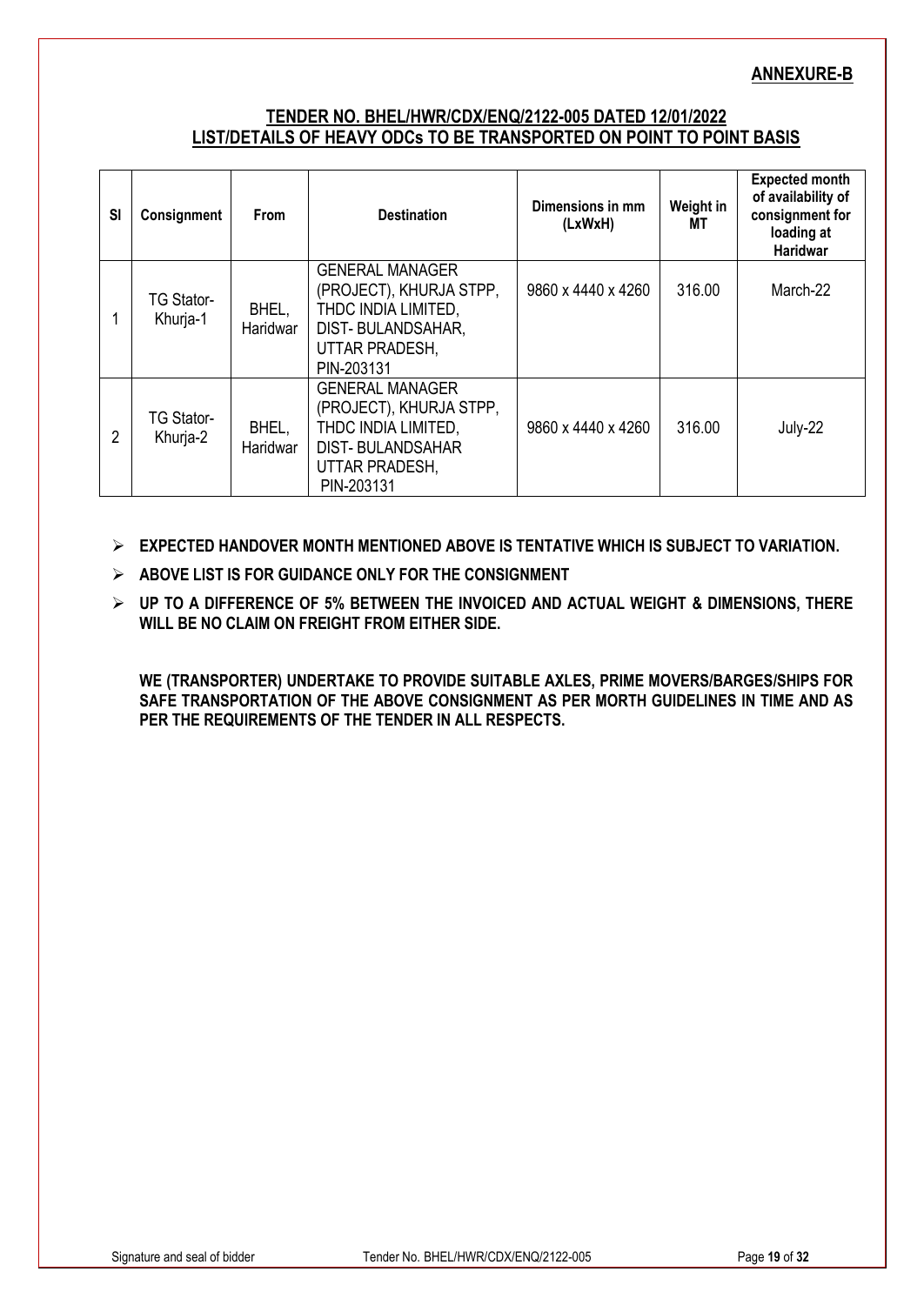# **ANNEXURE-C**

# **(PRICE BID FORMAT – TRANSPORTATION COST INCLUDING COST OF CIVIL WORKS)**

### **Tender No. BHEL/HWR/CDX/ENQ/2122-005 Dated 12/01/2022**

Project Name:- **Transportation of 2 Nos. TG Stators (316.00 MT) from BHEL Haridwar to Khurja project Site:**

| <b>SI</b> | <b>Description</b>                                                | <b>Total Transportation Cost</b><br>[Including cost of Road Transportation, cost of Marine Transportation<br>and cost of civil works] |                       |                        |  |  |  |
|-----------|-------------------------------------------------------------------|---------------------------------------------------------------------------------------------------------------------------------------|-----------------------|------------------------|--|--|--|
|           | Transportation of TG                                              | Rate Quoted per TG Stator<br>(in Rs.)                                                                                                 | Quantity<br>(in Nos.) | Total Cost (in Rs.)    |  |  |  |
|           | Stators (316.00 MT)<br>from BHEL Haridwar to<br>Khurja projects : | in figure<br>in words                                                                                                                 | 2                     | .in figure<br>in words |  |  |  |

### **NOTE: -**

- **I. Above rates are valid for period of 120 days from date of technical bid opening.**
- **II. Rates should be quoted in figures as well as words and in Indian Rupees only. In case, any deviation in rate quoted in words and figures, for L1 evaluation rate quoted in words will be considered.**
- **III. Rates are to be quoted by taking into consideration the weight of transportation accessories such as spreader beam etc., if required by transporter. No extra payment will be made in this regard.**
- **IV. The rates quoted inclusive of all incidentals (like Taxes and Duties, etc.) except for GST**
- **V. In case, any deviation/condition etc. is observed in Price bid submitted by bidder the same (i.e. deviation/condition etc.) shall be ignored by BHEL.**

**IMPORTANT NOTE: - The price bid shall be submitted online in separate individual cover and must be super- scribed with Tender number, Name of consignment, From and To as given above.**

**Signature & Seal of Authorized signatory**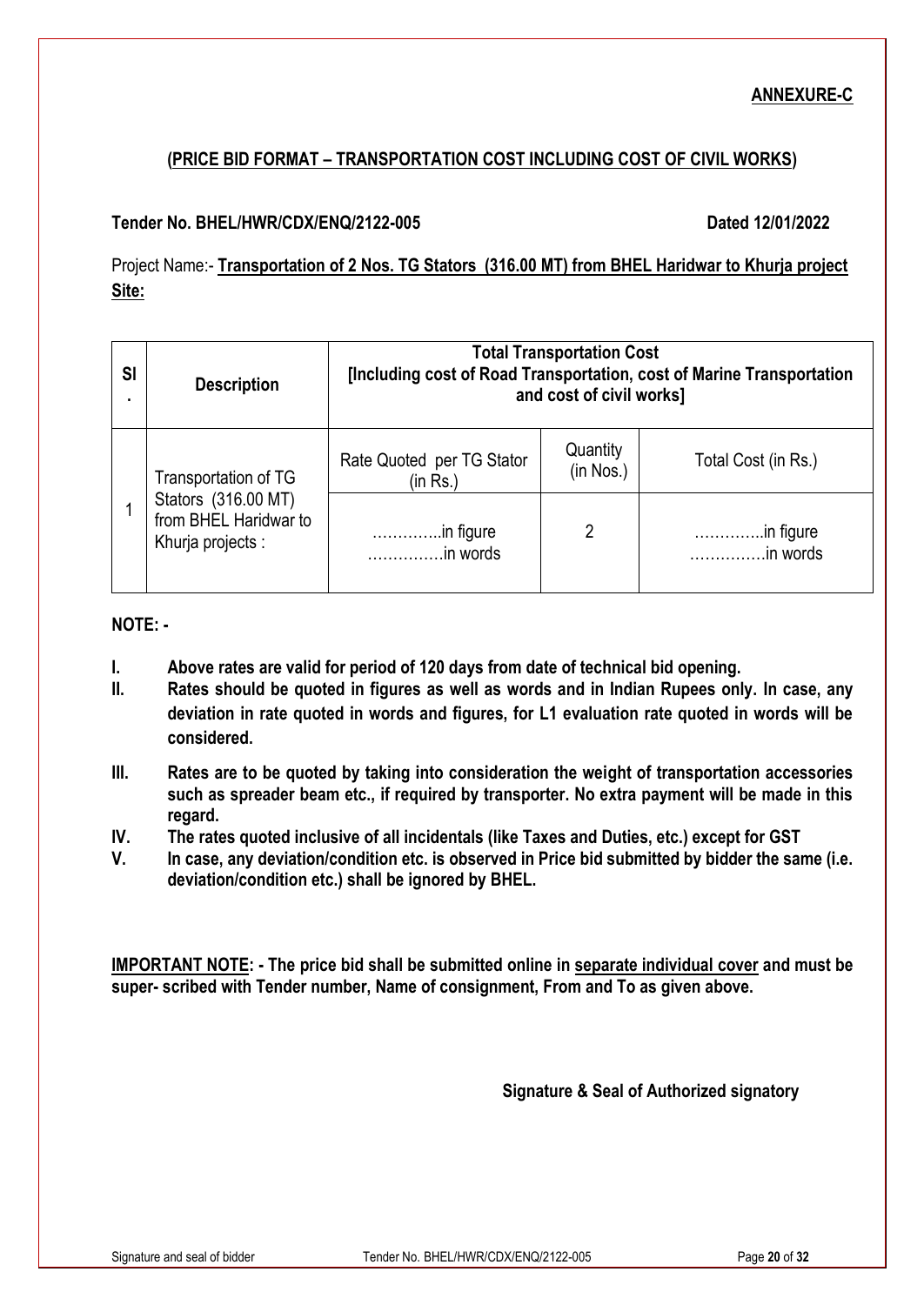### **ANNEXURE-D**

### **(Letter of compliance in company's Letter Head)**

Ref No: BHEL/HWR/CDX/ENQ/2122-005 Date: XX/XX/2022

### Subject: **Tender No. BHEL/HWR/CDX/ENQ/2122-005 Dated 12/01//2022**

Dear Sir,

With reference to your above tender, we have carefully read and understood the tender terms & conditions and hereby confirm that all the terms and conditions of your above tender are acceptable to us and our offer is based on the same.

In view of the above confirmation, any deviation mentioned by us anywhere in the tender is not valid and is to be ignored by BHEL while finalizing the Tender.

Further, it is also confirmed that we have submitted the price bid in your price bid format as per Annexure-C only without any deviations / conditions. In case, any deviation/conditions etc. is observed in the Price bid, the same (deviation/conditions etc.) shall not be entertained/considered by BHEL.

It is being confirmed that we have sufficient number of axles, pullers and will be able to place suitable capacity of required number of axles & pullers to lift the consignment. Also it is confirmed that we will be able to place suitable girder bridge, barge, towing tug (if applicable). We also confirm fitness validity of axles, prime movers, other equipment required for transportation of consignment during currency of contract.

Thanking you, Yours faithfully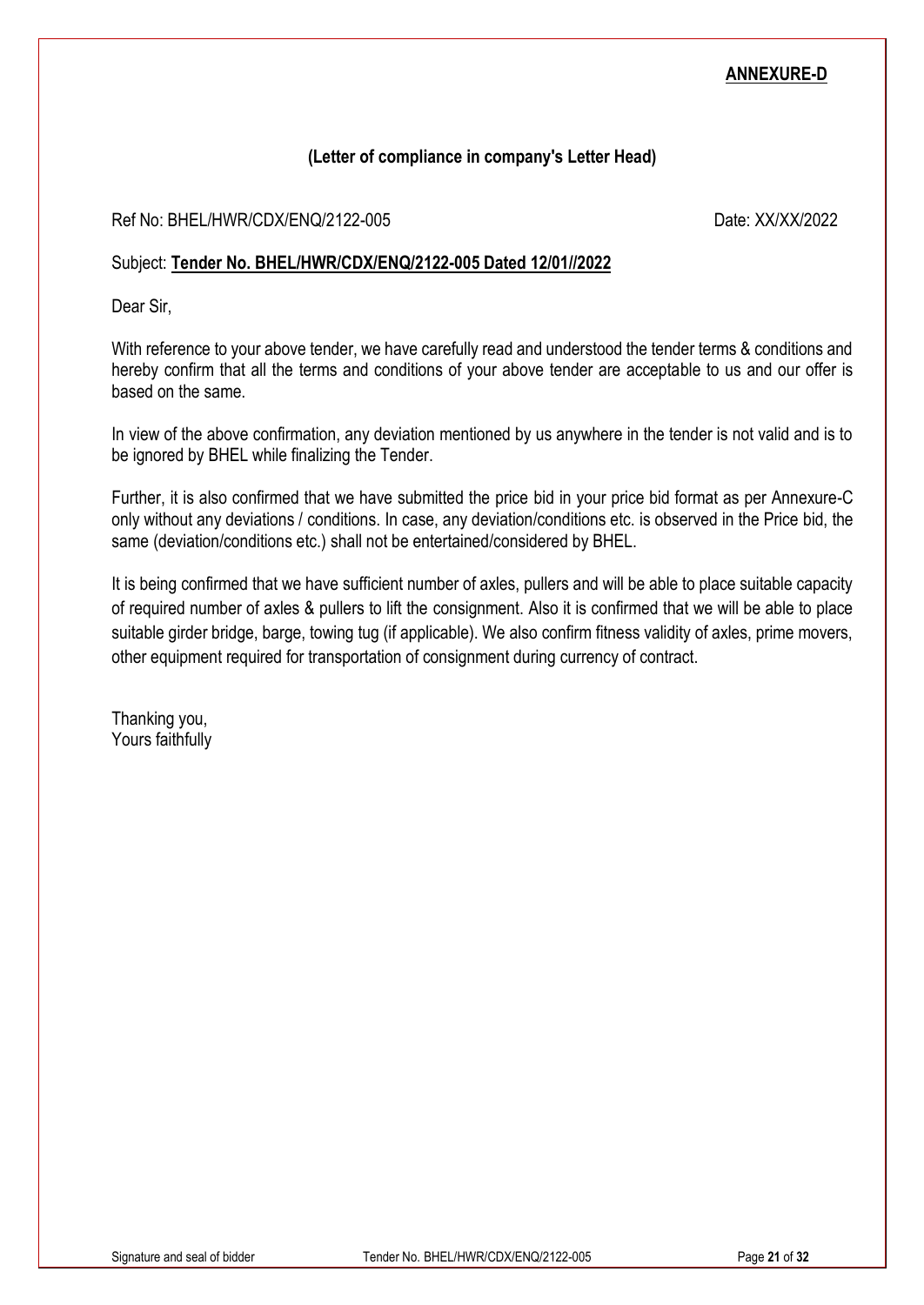### **ANNEXURE-E**

### **Freight Bill Performa**

### **TENDER NO. : BHEL/HWR/CDX/ENQ/2122-005**

Name of Transporter :\_\_\_\_\_\_\_\_\_\_\_\_\_\_\_\_\_\_\_\_\_\_\_\_\_\_ Bill No. Full Address :\_\_\_\_\_\_\_\_\_\_\_\_\_\_\_\_\_\_\_\_\_\_\_\_\_\_\_\_\_\_\_\_\_ Date. Pan Number: GST No.:\_\_\_\_\_\_\_\_\_\_\_\_\_\_\_\_\_\_\_\_\_\_\_\_

M/s. Bharat Heavy Electricals Ltd. Ranipur, Haridwar.

We hereby submit our Bill for Transportation of your goods.

| S.<br>N | C-Note<br>No.<br>Material<br>Receipt<br>Date | GR. No.<br>& Date | Name of the<br>consignor<br>/Consignee<br>station | Actual<br>Weight | <b>Distance</b> | Consignment<br>description | Freight<br>charges | PO No.<br>&<br>Date | Vehicle<br>No. | <b>Remarks</b> |
|---------|----------------------------------------------|-------------------|---------------------------------------------------|------------------|-----------------|----------------------------|--------------------|---------------------|----------------|----------------|
|         |                                              |                   |                                                   |                  |                 |                            |                    |                     |                |                |
|         |                                              |                   |                                                   |                  |                 |                            |                    |                     |                |                |

Total amount in words\_\_\_\_\_\_\_\_\_\_\_\_\_\_\_

Bidder registered under **reverse charge mechanism** has to declare that M/s. …………………………. is not taking tax credit of input/capital good tax for rendering such services GST paid under reverse charge mechanism paid by the consignor/consignee.

 **OR,**

Bidder registered under **forward charge mechanism** has to submit GST compliance certificate as per attached format.

**Signature & Seal of Transporter**

**Total amount in words verified for payment Rs. \_\_\_\_\_\_\_\_\_**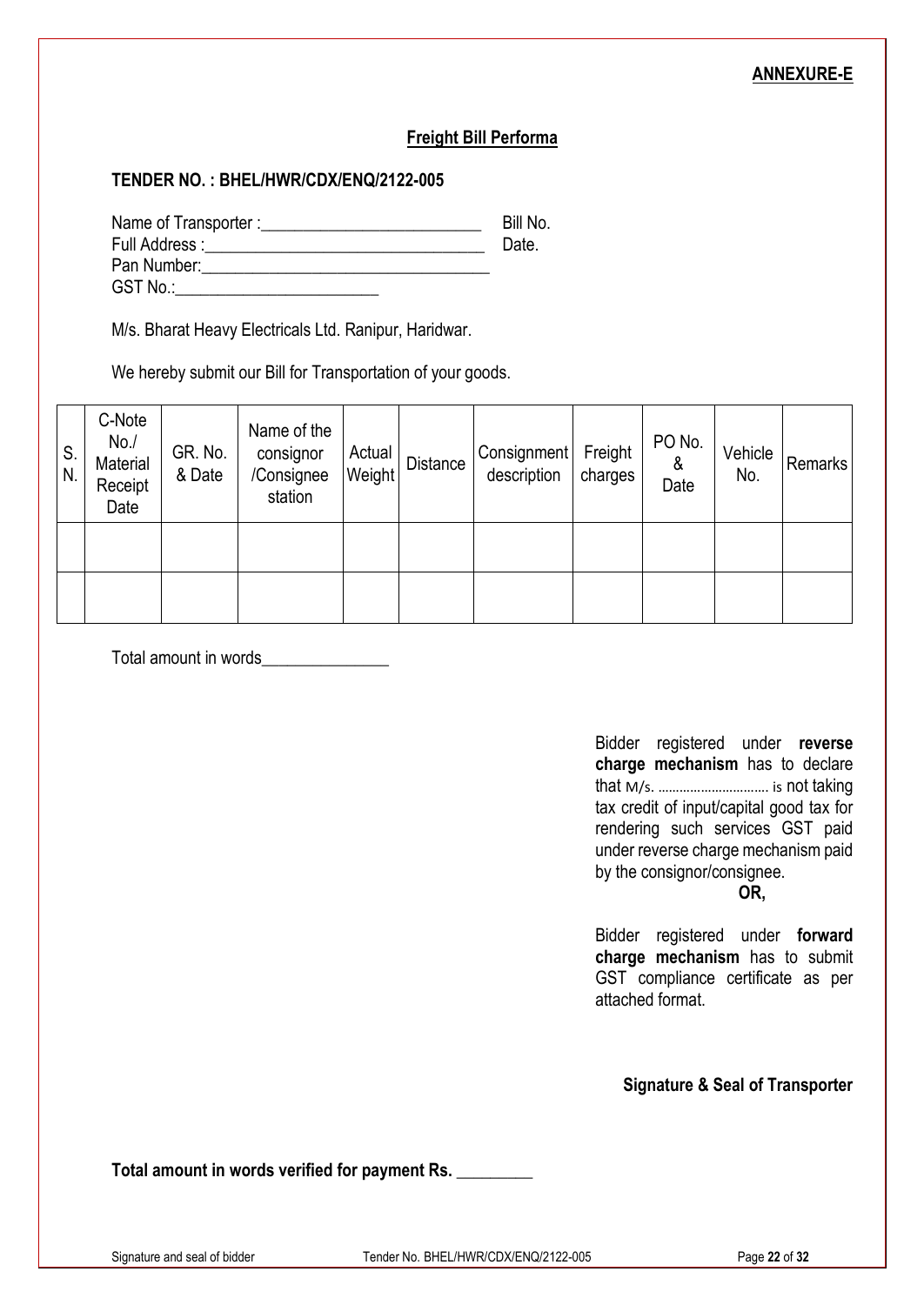# **Certificate of Goods and Service to be furnished by Supplier with each bill / invoice**

We hereby undertaking that

1. Goods and Service Tax charged in the following Invoice / Bill Number are in compliance with the provision of GST act & Rules prevailing thereon:

| Sr.<br>No. | PO No. / Work Order | Invoice No. | <b>Invoice Date</b> | <b>GST Amount</b> |
|------------|---------------------|-------------|---------------------|-------------------|
|            |                     |             |                     |                   |

- 2. Goods and Service Tax charged in the Bill / Invoice shall be paid by us within due time.
- 3. Any liability due to any delay / default in payment of GST, return filling or any other Non-compliance under GST Law/ Rules, shall be to our account.
- 4. In the event of any non-compliance on our part, we indemnity BHEL for any financial burden / loss on account of GST / Interest / Penalty.
- 5. We give our consent to BHEL to recover any such financial burden if arises on BHEL due to any non-compliance from any outstanding bills. In the event of Nil outstanding, same shall be paid by us to BHEL.
- 6. In the event of any such default, we agree BHEL to pay all future GST reimbursement after verification of GST compliance under the law.
- 7. We understand that arrangements shall be valid till the credit of Input Tax Credit (ITC) is available without online validation of future amendment if any affecting admissibility of ITC to BHEL.

Signature of Authorised Signatory

GSTN No.: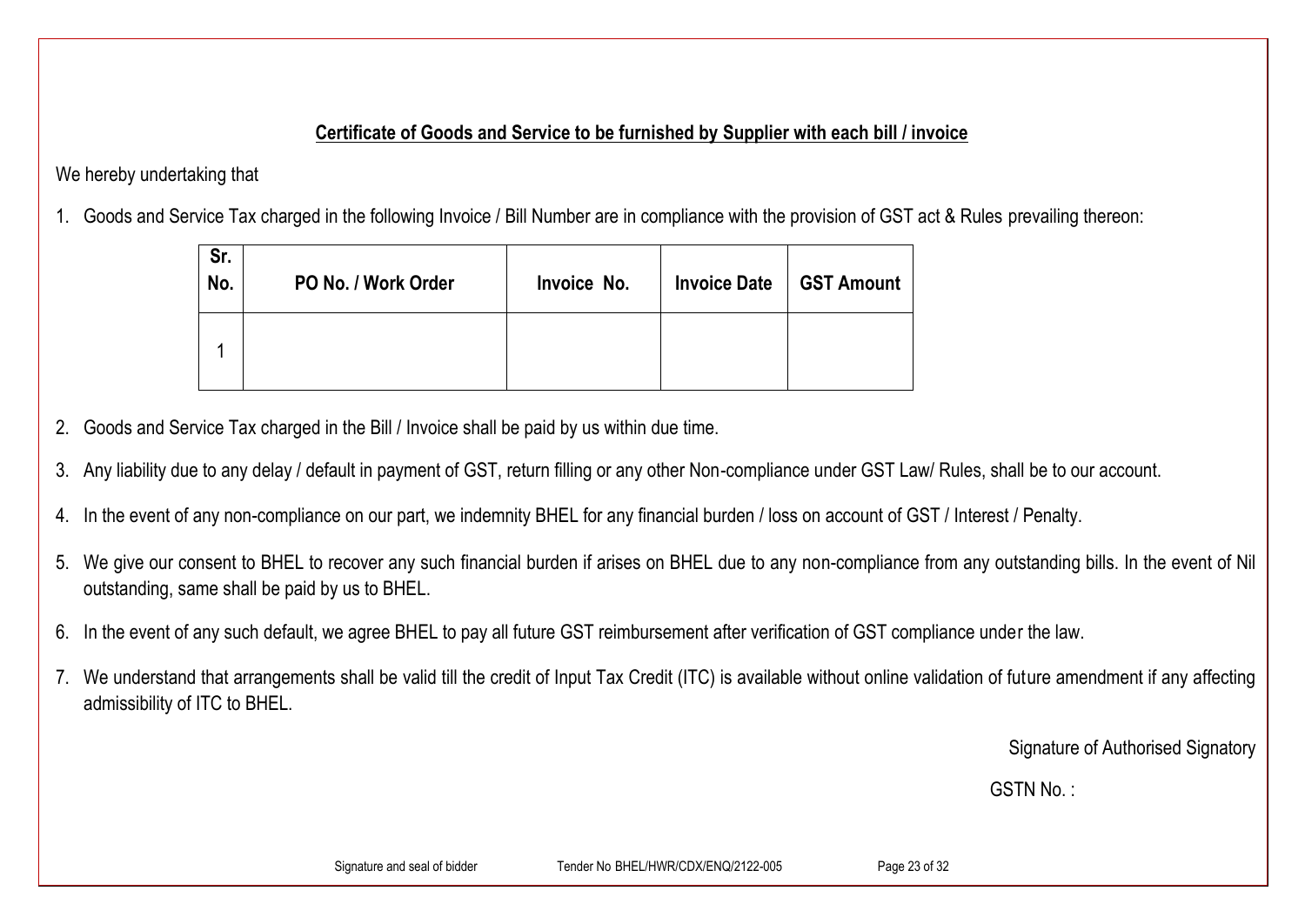**ANNEXURE-F**

### **BANK GUARANTEE BOND**

BG against Award of Work/ Agreement dated …../…….... in respect of Tender No. BHEL/HWR/CDX/ENQ/2122-005. In consideration of the Bharat Heavy Electricals Limited, ………………Division (hereinafter called 'the Company') having agreed to exempt ………………………. (hereinafter called 'the said Bidder' which term includes 'Suppliers' for the purpose of this Bond) from the demand under the terms and conditions of an Agreement dt. ……………made between …………….. and ……………….for (hereinafter called 'the said Agreement') of Security Deposit for the due fulfillment by the said bidder of the terms and conditions contained in the said Agreement, on production of a Bank Guarantee for Rs……………..(Rupees……………………………………………. only).

1. We, ………………. (Indicate the name of Bank) (Hereinafter referred to as 'the Bank') at the request of ……………………. (Bidder(s) do hereby undertake to pay to the Company an amount not exceeding Rs. …………………………against any loss or damage caused to or suffered or would be caused to or suffered by the Company by reason of any breach by the said Bidder(s) of any of the terms and Conditions contained in the said Agreement.

2. We, ………………… (Indicate the name of Bank) do hereby undertake to pay the amounts due and payable under this guarantee without any demur, merely on a demand from the Company stating that the amount claimed is due by way of loss or damage caused to or would be caused to or suffered by the Company by reason of breach by the said Bidder(s), of any of the terms or conditions contained in the said Agreement or by reason of the bidder(s), failure to perform the said Agreement. Any such demand made on the Bank shall be conclusive as regards the amount due and payable by the Bank under this guarantee. However, our liability under this guarantee shall be restricted to an amount not exceeding Rs…………………………

3. We undertake to pay to the Company any money so demanded notwithstanding any dispute or disputes raised by the Bidder(s) in any suit or proceeding pending before any Court or Tribunal relating thereto our liability under this present being absolute and unequivocal. The payment so made by us under this bond shall be a valid discharge of our liability for payment there under and the Bidder(s) shall have no claim against us for making such payment.

4. We, ………………… (Indicate the name of Bank) further agree that the Guarantee herein contained shall remain in full force and effect during the period that would be taken for the performance of the said/ agreement and that it shall continue to be enforceable till all the dues of the Company under or by virtue of the said Agreement have been fully paid and its claims satisfied or discharged or till……………. office/department/division of Bharat Heavy Electricals Limited certifies that the terms and conditions of the said Agreement have been fully and properly carried out by the said bidder(s) and accordingly discharges this guarantee. Unless a demand or claim under this guarantee is made on us in writing on or before the ………………………….we shall be discharged from all the liability under this guarantee thereafter.

5. We, ………………… (Indicate the name of Bank), further agree with the Company that the company shall have the fullest liberty without our consent and without affecting in any manner our obligations hereunder to vary any of the terms and conditions of the said Agreement or to extend time of performance by the said bidders) from time to time or to postpone for any time or from time to time any of the powers exercisable by the company against the said bidders and to forbear or enforce any of the terms and conditions relating to the said Agreement and we shall not be relieved from our liability by any reason of any such variation or extension being granted to the said bidder(s) or for any forbearance, act or omission on the part of the company or any indulgence by the company to the said bidder(s) or by any such matter or thing whatsoever which under the law relating to sureties would but for this provision have effect of so relieving us.

6. This guarantee will not discharge due to the change in the constitution of the Bank or the bidder(s).

7. We, ………………… (Indicate the name of Bank), lastly undertake not to revoke this guarantee during its currency except with the previous consent of the Company in writing.

Dated the……………………….…. day of …………………………………… For ………………………………………………. (Indicate the name of Bank)

Signature and seal of bidder Tender No BHEL/HWR/CDX/ENQ/2122-005 Page 24 of 32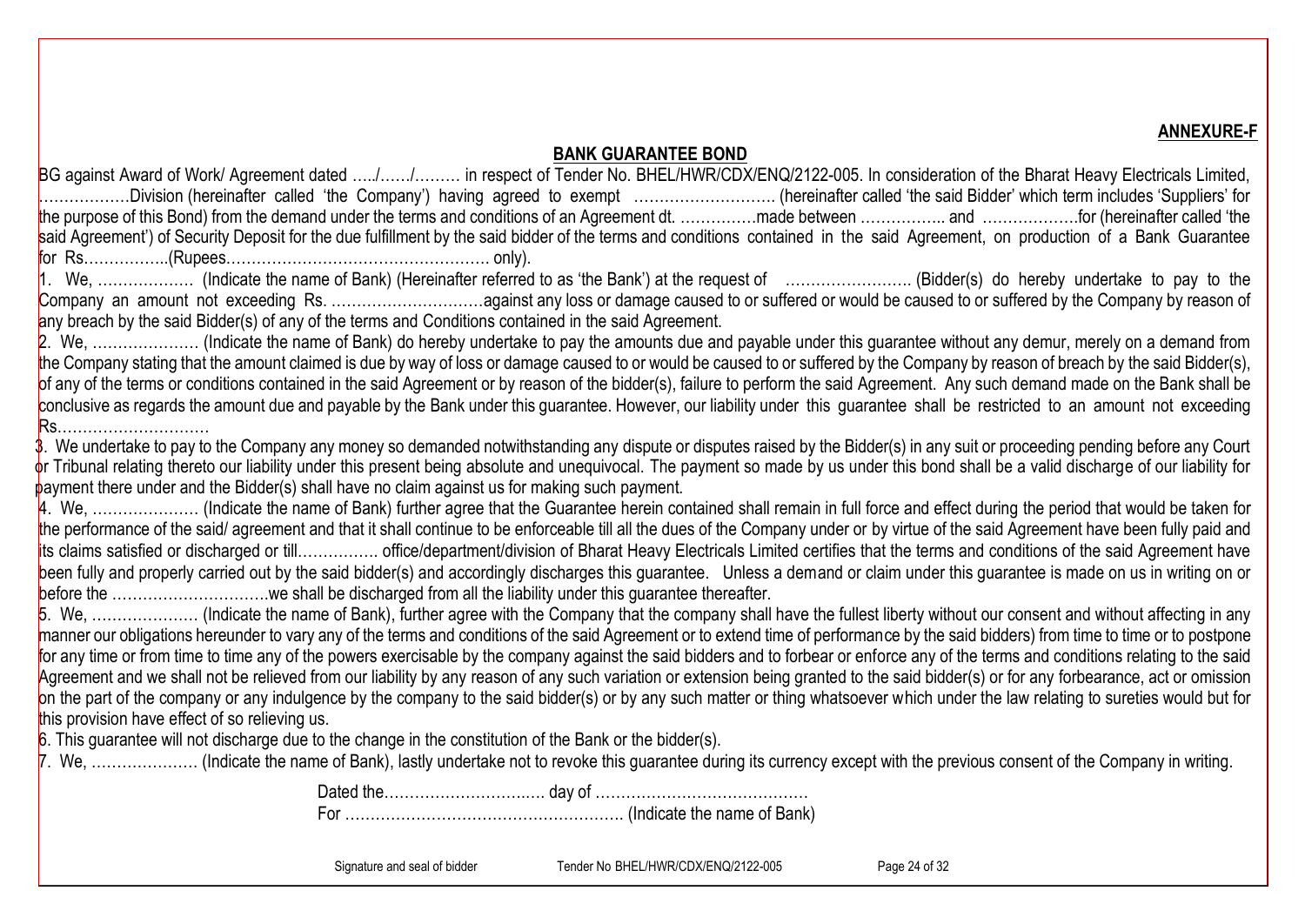# **Details of Prime Movers**

# **(To be filled in accordance with Clause no. 1.2 of Section-I of Annexure-A)**

| SI<br>No. | Owner | Reg. No | HP | <b>Make</b> | Year of<br>Manuf. | <b>Notarized RC</b><br>copy, Attached<br>(yes/no) | Page No. in<br>the bid | <b>Fitness</b><br>Certificate<br><b>Attached</b><br>(Yes/No) | Page<br>No. in<br>the bid | <b>Fitness</b><br>valid Up<br>to |
|-----------|-------|---------|----|-------------|-------------------|---------------------------------------------------|------------------------|--------------------------------------------------------------|---------------------------|----------------------------------|
| 01        |       |         |    |             |                   |                                                   |                        |                                                              |                           |                                  |
| 02        |       |         |    |             |                   |                                                   |                        |                                                              |                           |                                  |
| 03        |       |         |    |             |                   |                                                   |                        |                                                              |                           |                                  |

# **ANNEXURE-G**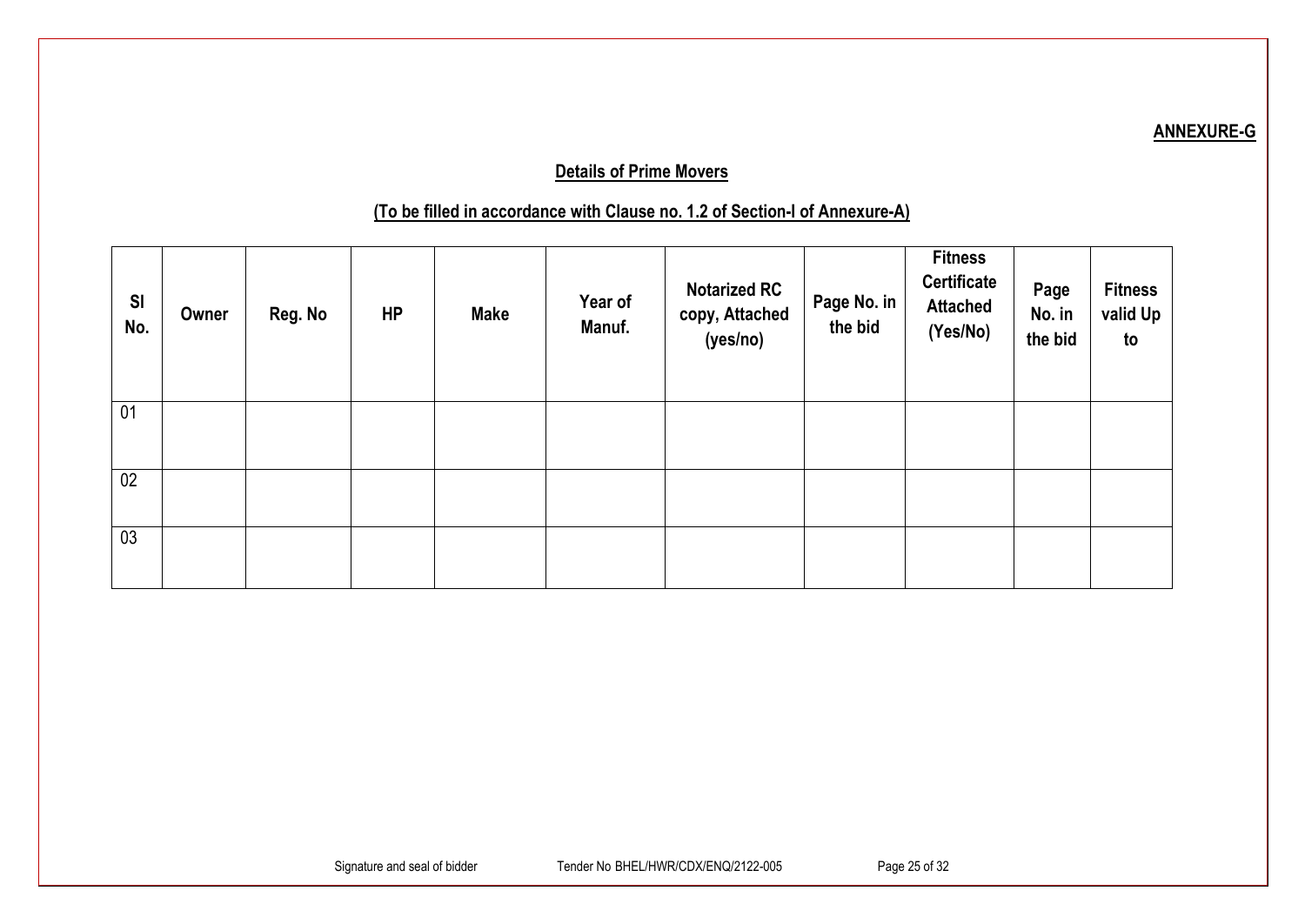# **Details of Axles**

# **(To be filled in accordance with Clause no. 14.1 of Section-I of Annexure-A)**

| SI.No            | Owner | Reg. No.<br>Axle | Chassis No | capacity per axle<br>(in MT) as per<br>Registered<br>Gazette | Gazette page No.<br>in the bid | No of Axles | Notarized RC<br><b>Attached</b><br>Copy, | Page No. in the<br>bid | Certificate<br><b>Attached</b><br><b>Fitness</b> | Page No. in the<br>Ъä | Fitness valid Up<br>$\mathbf{c}$ | Manufacture<br>Year of | Make |
|------------------|-------|------------------|------------|--------------------------------------------------------------|--------------------------------|-------------|------------------------------------------|------------------------|--------------------------------------------------|-----------------------|----------------------------------|------------------------|------|
| 1                |       |                  |            |                                                              |                                |             |                                          |                        |                                                  |                       |                                  |                        |      |
| $\boldsymbol{2}$ |       |                  |            |                                                              |                                |             |                                          |                        |                                                  |                       |                                  |                        |      |
| 3                |       |                  |            |                                                              |                                |             |                                          |                        |                                                  |                       |                                  |                        |      |
| $\sim$ $\sim$    |       |                  |            |                                                              |                                |             |                                          |                        |                                                  |                       |                                  |                        |      |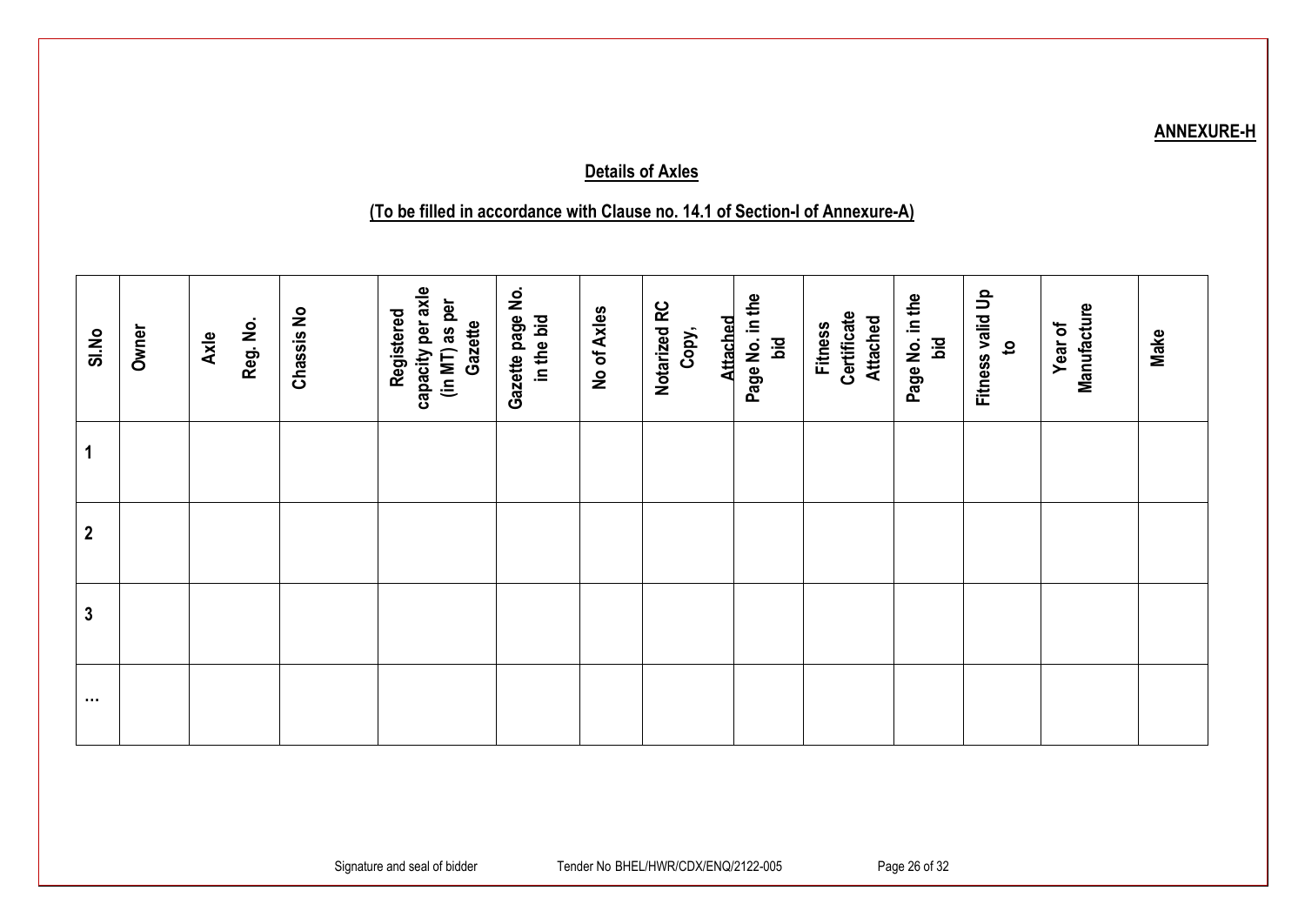### **ANNEXURE-I**

### **PRE BID TIE UP**

*(To be executed on Rs.100/- Non-Judicial Stamp Paper)*

This Agreement is Made and executed in this day of degree by and between (1) M/s The first Part hereinafter referred to as BIDDER which expression shall include its successors, administrations, executors and permitted assigns) a company incorporated under the company's Act 1956 having its registered office at and (2) M/s  $(2)$  M/s  $(3)$  (The Second Part hereinafter referred to as ASSOCIATE or ASSOCIATES and shall include its successors, administrations, executors and permitted assigns), a company incorporated under the company's Act 1956 having its registered office at

WHEREAS M/s Bharat Heavy Electrical Ltd., A Government of India Undertaking, has issued a Notice Inviting Tender no. \_\_\_\_\_\_\_\_\_\_\_ dated \_\_\_\_\_\_\_\_\_\_ inviting bid for undertaking the work of \_\_\_\_\_\_\_\_\_\_\_\_\_\_\_at\_\_\_\_\_\_\_(herein after referred to as the said work);

WHEREAS, the said NIT enables a BIDDER to pool his and his ASSOCIATES' resources & experience to match the requirements of the NIT and for execution of the contract;

AND WHEREAS, the BIDDER does not have the qualification in isolation to match the requirement of the tender but can meet the same by pooling in the resources and experience of his ASSOCIATE or ASSOCIATES;

AND WHEREAS, the BIDDER is willing to utilize the resources and experience of the ASSOCIATES for the purpose of bidding, and executing the contract if awarded;

AND WHEREAS, the ASSOCIATES are agreeable to offer their equipments, resources, experience and assistance to the BIDDER for the execution of the contract, if awarded;

NOW THEREFORE THIS AGREEMENT WITNESSETH AS FOLLOWS –

- 1. The ASSOCIATE permits the BIDDER to show his finance, tools, plants, tractors, trailers, other transportation equipment, measuring & monitoring Equipments (MMES), men and machinery etc. and experience (barging only) as part of the resources available to the BIDDER.
- 2. The ASSOCIATE undertakes to offer full co-operation to the BIDDER in the execution of the contract, if awarded.
- 3. The BIDDER agrees to undertake full responsibility towards M/s Bharat Heavy Electricals Limited for the performance of the contract and shall individually remain answerable and liable to them without shifting any such liability upon the ASSOCIATE.
- 4. Nothing contained in this agreement shall constitute or be deemed to constitute a partnership, or joint venture between the Parties hereto and neither of the Parties shall have any authority or power (and shall not represent themselves on having such authority or power) to contract in the name of or to undertake any liability or obligation on behalf of the other Party. The relationship between the parties shall be strictly temporary and nothing contained herein is intended, nor shall it be construed as creating or requiring any other ongoing or continuing relationship or commitment between the Parties.
- 5. The BIDDER shall not be liable to the ASSOCIATE for the failure to obtain the Contract or for loss of contract or business opportunity, or for any indirect or consequential loss or damage.
- 6. It is agreed between the parties here that all the consequences liabilities etc. arising out of any default in the due execution of the said works shall be borne by the BIDDER.

In WITNESS HEREOF the parties above named have signed this agreement on the day month and year first above written at (Place)

WITNESS FOR

1. Name (First Party)

2. Official Address

WITNESS FOR

- 1. Name (Second Party)
- 2. Official Address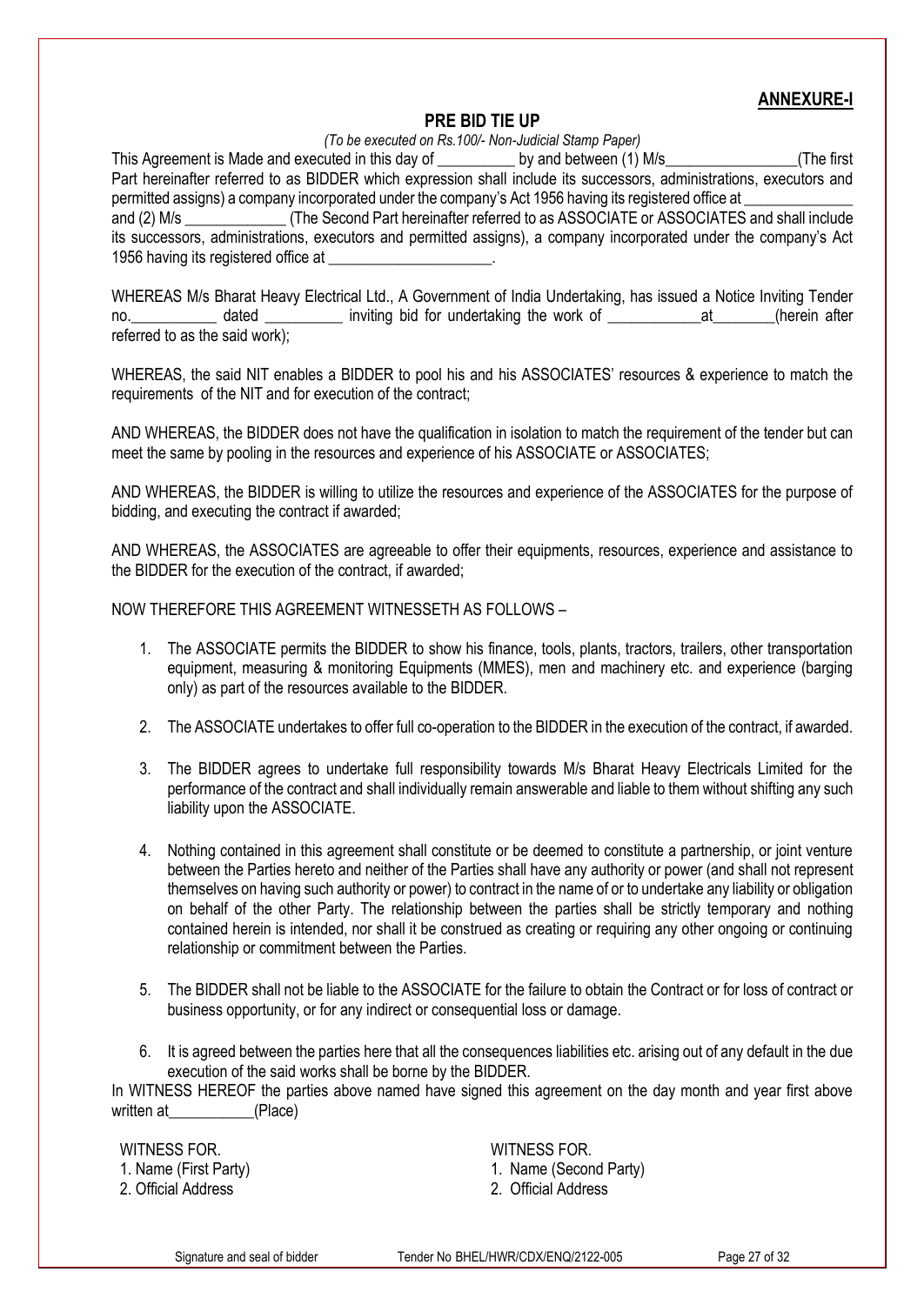# **ANNEXURE-J**

# **Details of Experience (By Road Transportation)**

**(To be filled in accordance with Clause no. 1.4(i) of Section-I of Annexure-A**

| SI.<br>No. | LR no.<br>and<br>date | <b>Description</b><br>of the<br>consignment | Weight<br>(In MT) | From | To | Date of<br>execution | <b>Distance</b><br><b>Travelled</b> | Whether WO /<br>Contract<br>agreement<br>attached<br>(yes/no) | Whether<br>completion<br>certificate from<br>the customer<br>/GR-LR<br>attached with<br>receipt (yes/no) | <b>Customer</b><br>name, email<br>and address<br>with telephone<br><b>Number</b> | Page No<br>in the<br>offer |
|------------|-----------------------|---------------------------------------------|-------------------|------|----|----------------------|-------------------------------------|---------------------------------------------------------------|----------------------------------------------------------------------------------------------------------|----------------------------------------------------------------------------------|----------------------------|
| 01         |                       |                                             |                   |      |    |                      |                                     |                                                               |                                                                                                          |                                                                                  |                            |
|            |                       |                                             |                   |      |    |                      |                                     |                                                               |                                                                                                          |                                                                                  |                            |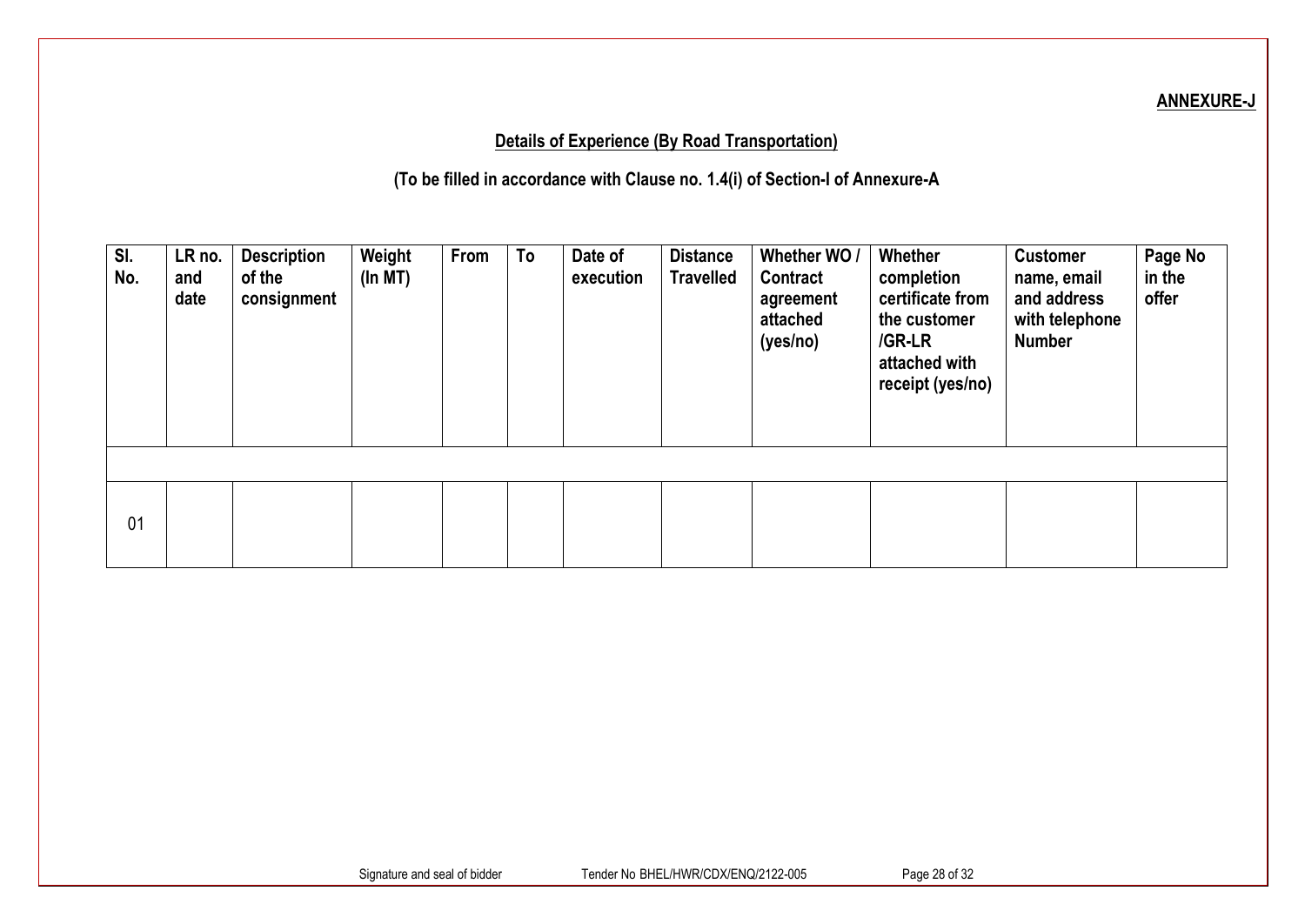# **ANNEXURE-K**

# **Details of Experience (If opting for Multimodal Mode of Transportation)**

**(To be filled in accordance with Clause no. 1.4(II) of Section-I of Annexure-A)**

| $\overline{S}$ .<br>No. | Description<br>of the<br>consignment | Name<br>0t<br>Barge<br>owner | Weight<br>(MT) | From<br>(Port of<br>loading) | $\overline{10}$<br>(Port of<br>discharge) | Month<br>/year of<br>execution | Whether<br>WO/<br>Contract<br>document<br>attached<br>(yes/no) | Whether<br>completion<br>certificate<br>from the<br>customer<br>attached<br>(yes/no) | Customer name,<br>email<br>and address with<br>telephone<br>Number | Whether<br>approved<br>towing plan<br>for<br>one<br>consignment<br>attached<br>(yes/no) | Page<br>Nos in<br>the<br>bid |
|-------------------------|--------------------------------------|------------------------------|----------------|------------------------------|-------------------------------------------|--------------------------------|----------------------------------------------------------------|--------------------------------------------------------------------------------------|--------------------------------------------------------------------|-----------------------------------------------------------------------------------------|------------------------------|
|                         |                                      |                              |                |                              |                                           |                                |                                                                |                                                                                      |                                                                    |                                                                                         |                              |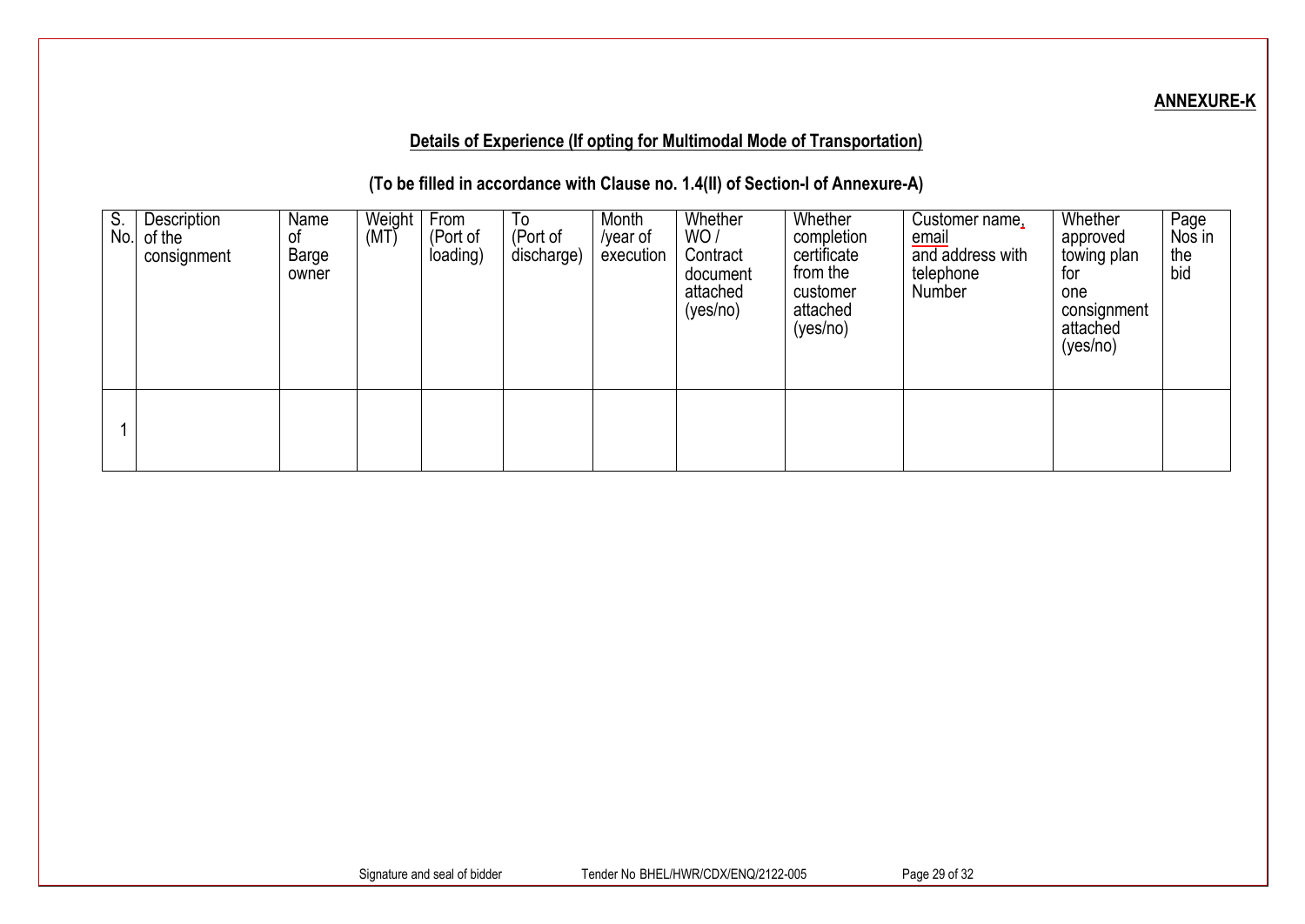### **ANNEXURE-L**

# **(Route detail & Distance in KM)**

# **Tender No. BHEL/HWR/CDX/ENQ/2122-005 Dated 12/01/2022**

| <b>Project SI No</b><br>(As per<br>Annexure-B) | Item             | From                  | <b>Destination</b>  | Route detail                |
|------------------------------------------------|------------------|-----------------------|---------------------|-----------------------------|
|                                                | <b>TG Stator</b> | <b>BHEL, Haridwar</b> | Khurja Project site | <br>To be filled by Bidder) |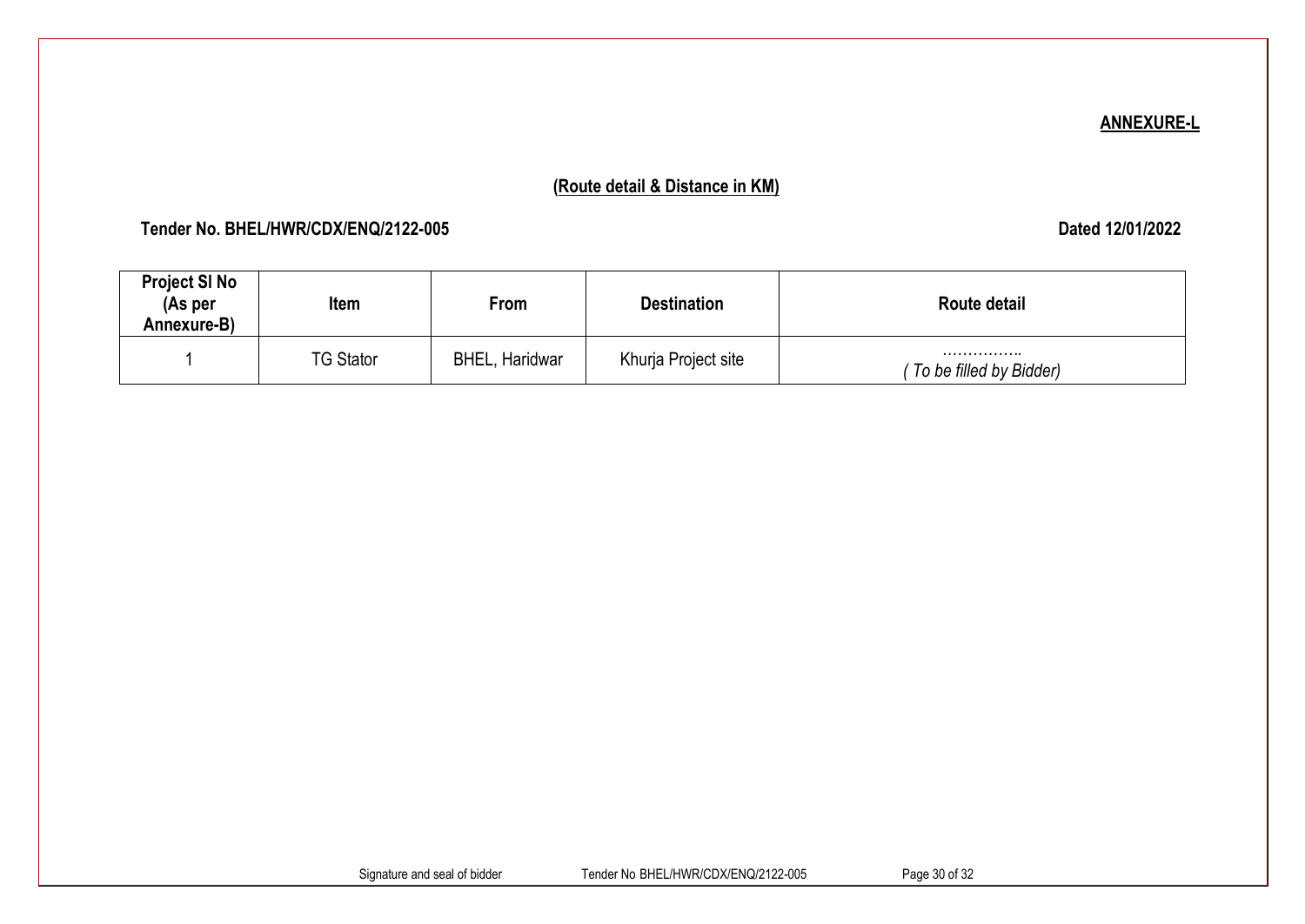### **ANNEXURE-M**

# **(Transit Time in days)**

 **Tender No. BHEL/HWR/CDX/ENQ/2122-005 Dated 12/01/2022**

| <b>Project SI No</b><br>(As per Annexure-B) | Item             | From                  | <b>Destination</b>     | <b>Transit Time (In days)</b>                  | Weather bidder has quoted for<br>project in their offer<br>(yes/no) |
|---------------------------------------------|------------------|-----------------------|------------------------|------------------------------------------------|---------------------------------------------------------------------|
|                                             | <b>TG Stator</b> | <b>BHEL, Haridwar</b> | Khurja Project<br>site | $\ldots$ (in days)<br>(To be filled by Bidder) | Yes/No                                                              |